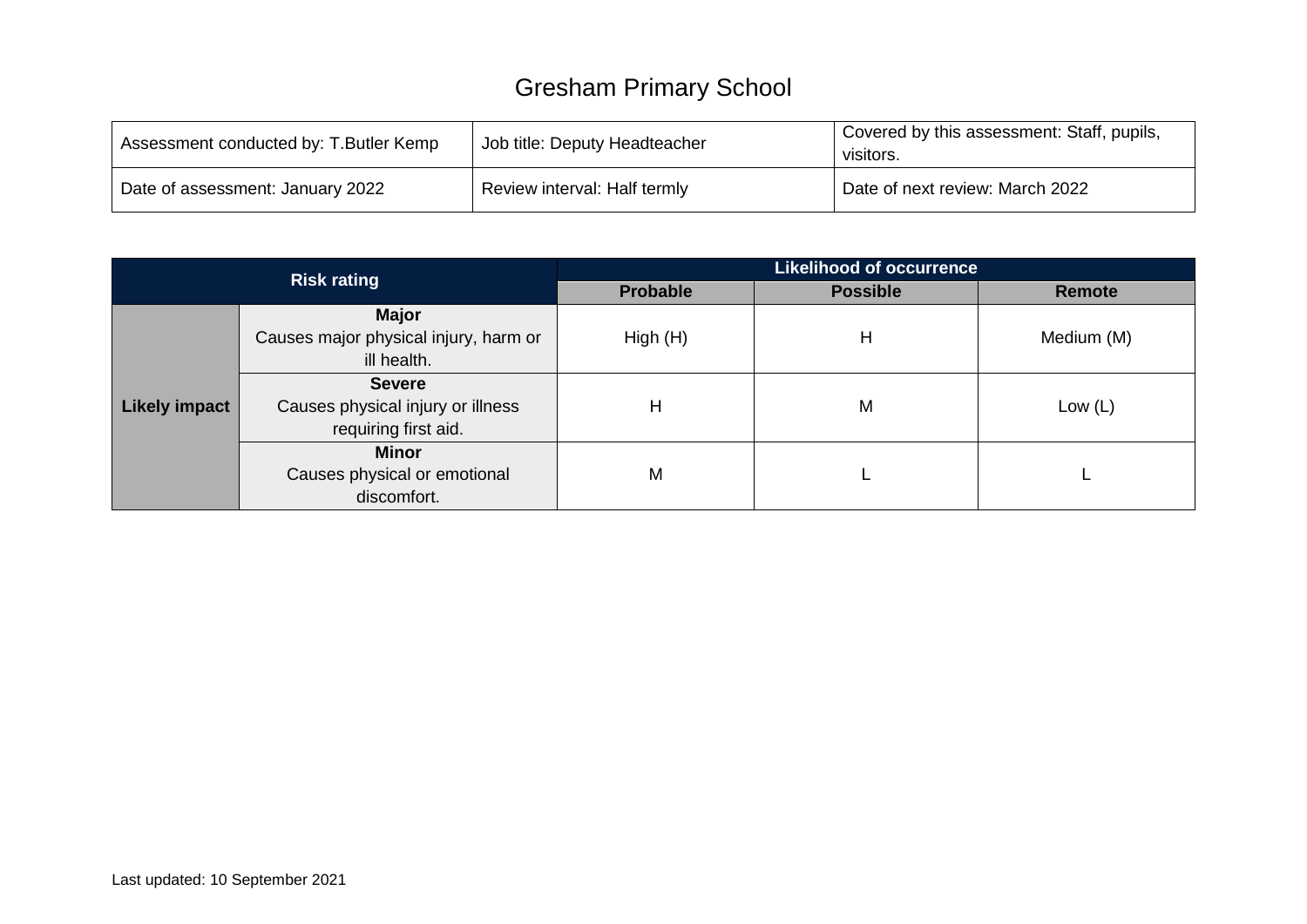|                                            | <b>Risk rating</b>          |                                                                                                                                                                                                                                                                                                                                                                                                                                                                                                                                                                                                                                                                                                                                                                                                                                                                                                                                                                                                                                                                                                                                                                                                                                                                                                                                                                                                                                                                                                     |                     |            |                    | <b>Risk rating</b>           |
|--------------------------------------------|-----------------------------|-----------------------------------------------------------------------------------------------------------------------------------------------------------------------------------------------------------------------------------------------------------------------------------------------------------------------------------------------------------------------------------------------------------------------------------------------------------------------------------------------------------------------------------------------------------------------------------------------------------------------------------------------------------------------------------------------------------------------------------------------------------------------------------------------------------------------------------------------------------------------------------------------------------------------------------------------------------------------------------------------------------------------------------------------------------------------------------------------------------------------------------------------------------------------------------------------------------------------------------------------------------------------------------------------------------------------------------------------------------------------------------------------------------------------------------------------------------------------------------------------------|---------------------|------------|--------------------|------------------------------|
| Area for<br>concern                        | prior to<br>action<br>H/M/L | <b>Recommended controls</b>                                                                                                                                                                                                                                                                                                                                                                                                                                                                                                                                                                                                                                                                                                                                                                                                                                                                                                                                                                                                                                                                                                                                                                                                                                                                                                                                                                                                                                                                         | In place?<br>Yes/No | By whom?   | <b>Deadline</b>    | following<br>action<br>H/M/L |
| Awareness of<br>policies and<br>procedures | M                           | All staff and volunteers are aware of all relevant policies and<br>procedures, including, but not limited to, the following:<br><b>Health and Safety Policy</b><br><b>First Aid Policy</b><br><b>Behavioural Policy</b><br><b>Croydon's Education Setting Flowchart</b><br>Pupils are supported to understand and follow the relevant school<br>policies and procedures, including, but not limited to, the following:<br><b>Health and Safety Policy</b><br><b>Behavioural Policy</b><br>All staff have regard to all relevant guidance and legislation<br>including, but not limited to, the following:<br>The Health Protection (Notification) Regulations 2010<br>The Reporting of Injuries, Diseases and Dangerous<br><b>Occurrences Regulations (RIDDOR) 2013</b><br>Public Health England (PHE) (2017) 'Health protection in<br>schools and other childcare facilities'<br>DfE (2021) 'Schools coronavirus (COVID-19) operational<br>guidance'<br>DfE (2021) 'Actions for early years and childcare settings<br>during the coronavirus (COVID-19) outbreak (applies from<br>Step 4)<br>DfE (2021) 'Use of PPE in education, childcare and<br>children's social care'<br>Staff receive any necessary information on measures that have<br>$\bullet$<br>been implemented that are relevant to their role, e.g. infection<br>control and pupil wellbeing.<br>The school keeps up-to-date with advice issued by, but not limited<br>to, the following:<br><b>DfE</b><br><b>NHS</b><br><b>PHE</b> | Y                   | <b>SLT</b> | SEPT <sub>21</sub> |                              |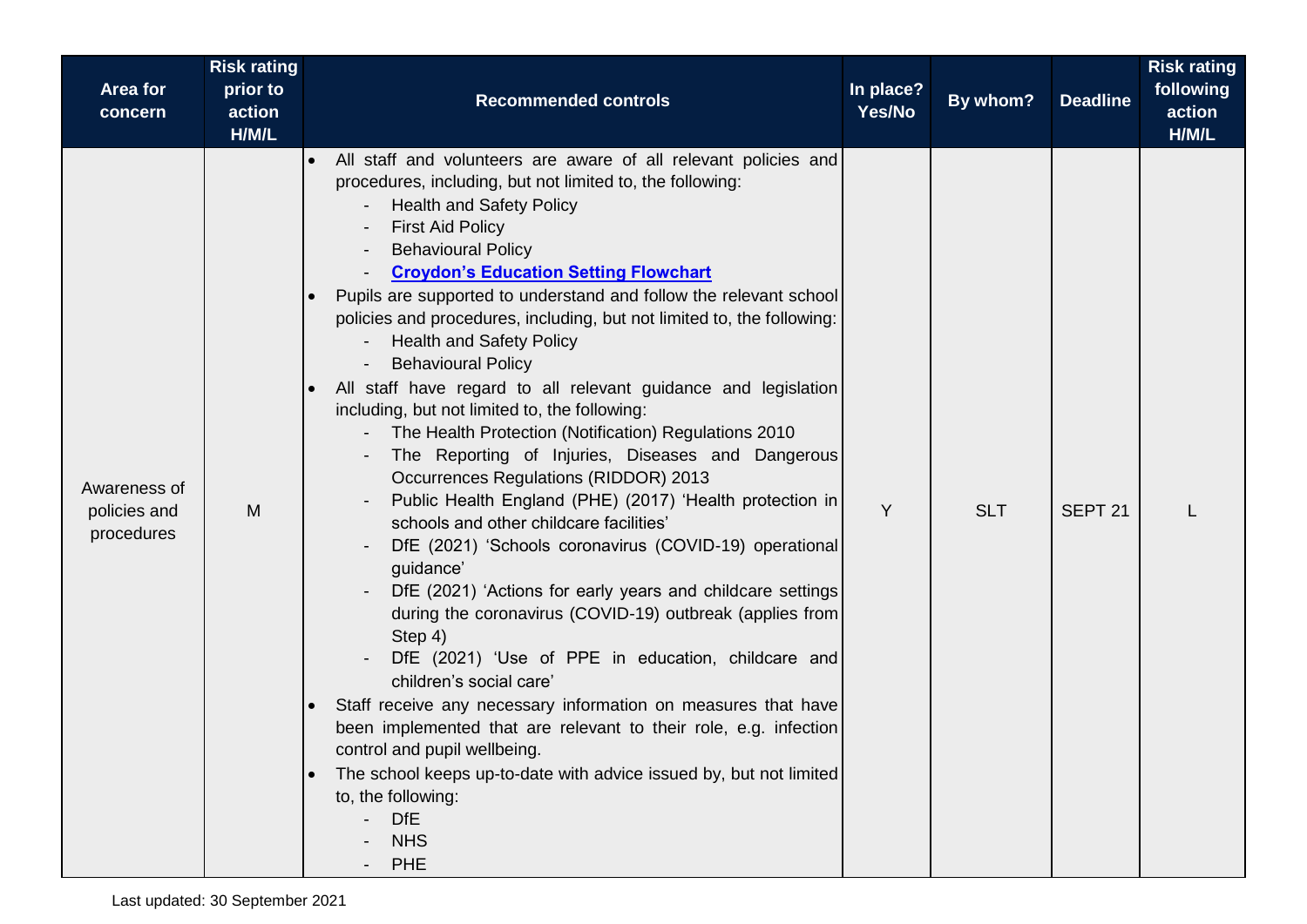| Area for<br>concern                                               | <b>Risk rating</b><br>prior to<br>action<br>H/M/L | <b>Recommended controls</b>                                                                                                                                                                                                                                                                                                                                                                                                                                                                                                                                                                                                                                                                                                                                                                          | In place?<br>Yes/No | By whom?         | <b>Deadline</b>    | <b>Risk rating</b><br>following<br>action<br>H/M/L |
|-------------------------------------------------------------------|---------------------------------------------------|------------------------------------------------------------------------------------------------------------------------------------------------------------------------------------------------------------------------------------------------------------------------------------------------------------------------------------------------------------------------------------------------------------------------------------------------------------------------------------------------------------------------------------------------------------------------------------------------------------------------------------------------------------------------------------------------------------------------------------------------------------------------------------------------------|---------------------|------------------|--------------------|----------------------------------------------------|
|                                                                   |                                                   | Department of Health and Social Care<br>The school's local health protection team (HPT)<br>All staff, volunteers, parents, pupils, visitors and contractors are<br>made aware of relevant infection control and other measures in<br>place via email, particularly any changes to processes to allow for<br>the full opening of the school.<br>Pupils are made aware of the measures that are in place, e.g.<br>infection control and behaviour expectations, via various methods,<br>including visual aids around the school and reminders from staff.<br>The SLT conducts a review of all supplier and contractor<br>arrangements to ensure they are appropriate for the school's<br>current operations.<br>The SLT reviews relevant school policies to ensure they account<br>for new provisions. |                     |                  |                    |                                                    |
| Contact with<br>potential or<br>confirmed<br>coronavirus<br>cases | H                                                 | Staff, parents, pupils and visitors are informed of the national<br>legal requirements regarding self-isolation. People who are self-<br>isolating with COVID-19 have the option to reduce their isolation<br>period after 5 full days if they test negative with an LFD test on both<br>day 5 and day 6 and they do not have a temperature. For example, if<br>they test negative on the morning of day 5 and the morning of day 6,<br>they can return to their education or childcare setting immediately on<br>day 6.<br>The first test must be taken no earlier than day 5 of the self-isolation<br>period, and the second must be taken the following day. All test<br>results should be reported to NHS Test and Trace.                                                                        | Y                   | <b>ALL STAFF</b> | SEPT <sub>21</sub> | M                                                  |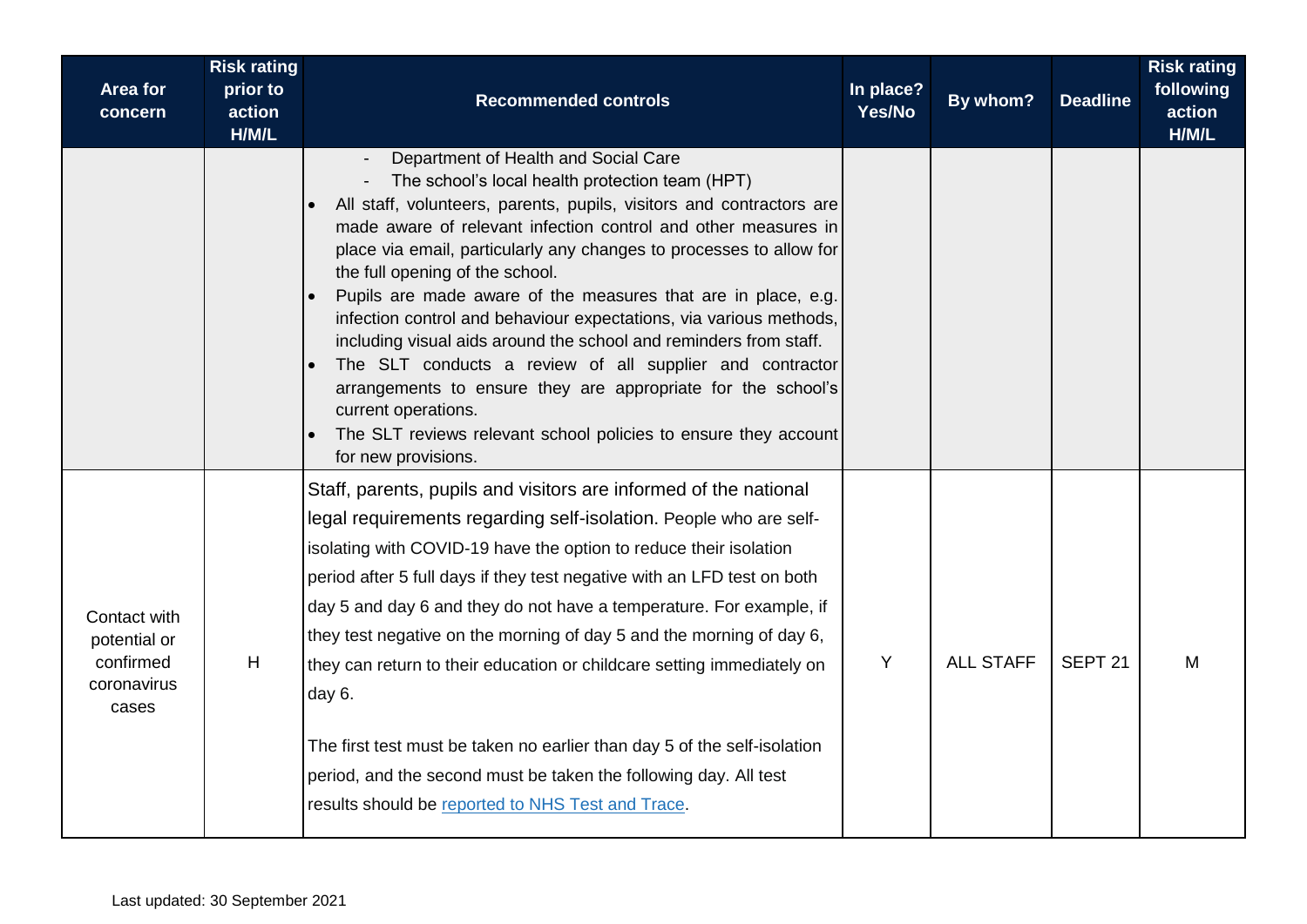| Area for<br>concern | <b>Risk rating</b><br>prior to<br>action<br>H/M/L | <b>Recommended controls</b>                                                                                                                                                                                                                                                                                                                                                                                                                                                                                                                                                                                                                                                                                                                                                                                                                                                                                                                                                                                                                                                                                                                                                                                                                                                                                                                                                                                                                                                                                                                                                                                                                                                                                                                                                                                   | In place?<br>Yes/No | By whom? | <b>Deadline</b> | <b>Risk rating</b><br>following<br>action<br>H/M/L |
|---------------------|---------------------------------------------------|---------------------------------------------------------------------------------------------------------------------------------------------------------------------------------------------------------------------------------------------------------------------------------------------------------------------------------------------------------------------------------------------------------------------------------------------------------------------------------------------------------------------------------------------------------------------------------------------------------------------------------------------------------------------------------------------------------------------------------------------------------------------------------------------------------------------------------------------------------------------------------------------------------------------------------------------------------------------------------------------------------------------------------------------------------------------------------------------------------------------------------------------------------------------------------------------------------------------------------------------------------------------------------------------------------------------------------------------------------------------------------------------------------------------------------------------------------------------------------------------------------------------------------------------------------------------------------------------------------------------------------------------------------------------------------------------------------------------------------------------------------------------------------------------------------------|---------------------|----------|-----------------|----------------------------------------------------|
|                     |                                                   | If the result of either test is positive, they should continue to self-<br>isolate until they get negative results from two LFD tests on<br>consecutive days or until they have completed 10 full days of self-<br>isolation, whichever is earliest.<br>Staff, parents and pupils are made aware that from 14 December<br>2021, the following individuals who are identified as close contacts<br>of someone with coronavirus should take a lateral flow device (LFD)<br>test every day for seven days instead of self-isolating – this is the<br>same for all cases of coronavirus, not just the Omicron variant:<br>$\circ$ Fully vaccinated adults – people who have had two doses<br>of an approved vaccine<br>All children and young people aged 5 to 18 years and 6<br>$\circ$<br>months, regardless of their vaccination status<br>People who are not able to get vaccinated for medical<br>$\circ$<br>reasons<br>People taking part, or have taken part, in an approved<br>clinical trial for a coronavirus vaccine<br>$\circ$<br>Staff and pupils are informed that if they have been identified as a<br>close contact will report the results of their daily testing through the<br>Online Reporting System and to the school. If they test negative,<br>they should continue to attend school. If they test positive, they will<br>self-isolate and order a PCR test to confirm the result. If the PCR<br>test is negative, they will no longer need to self-isolate but will<br>continue to carry out the remainder of the daily tests.<br>The school follows any further advice from its local Incident<br>Management Team following a suspected or confirmed case of the<br>Omicron variant in the school community.<br>Pupils are informed that they will only need to isolate if they produce |                     |          |                 |                                                    |
|                     |                                                   | a positive test or develop symptoms.                                                                                                                                                                                                                                                                                                                                                                                                                                                                                                                                                                                                                                                                                                                                                                                                                                                                                                                                                                                                                                                                                                                                                                                                                                                                                                                                                                                                                                                                                                                                                                                                                                                                                                                                                                          |                     |          |                 |                                                    |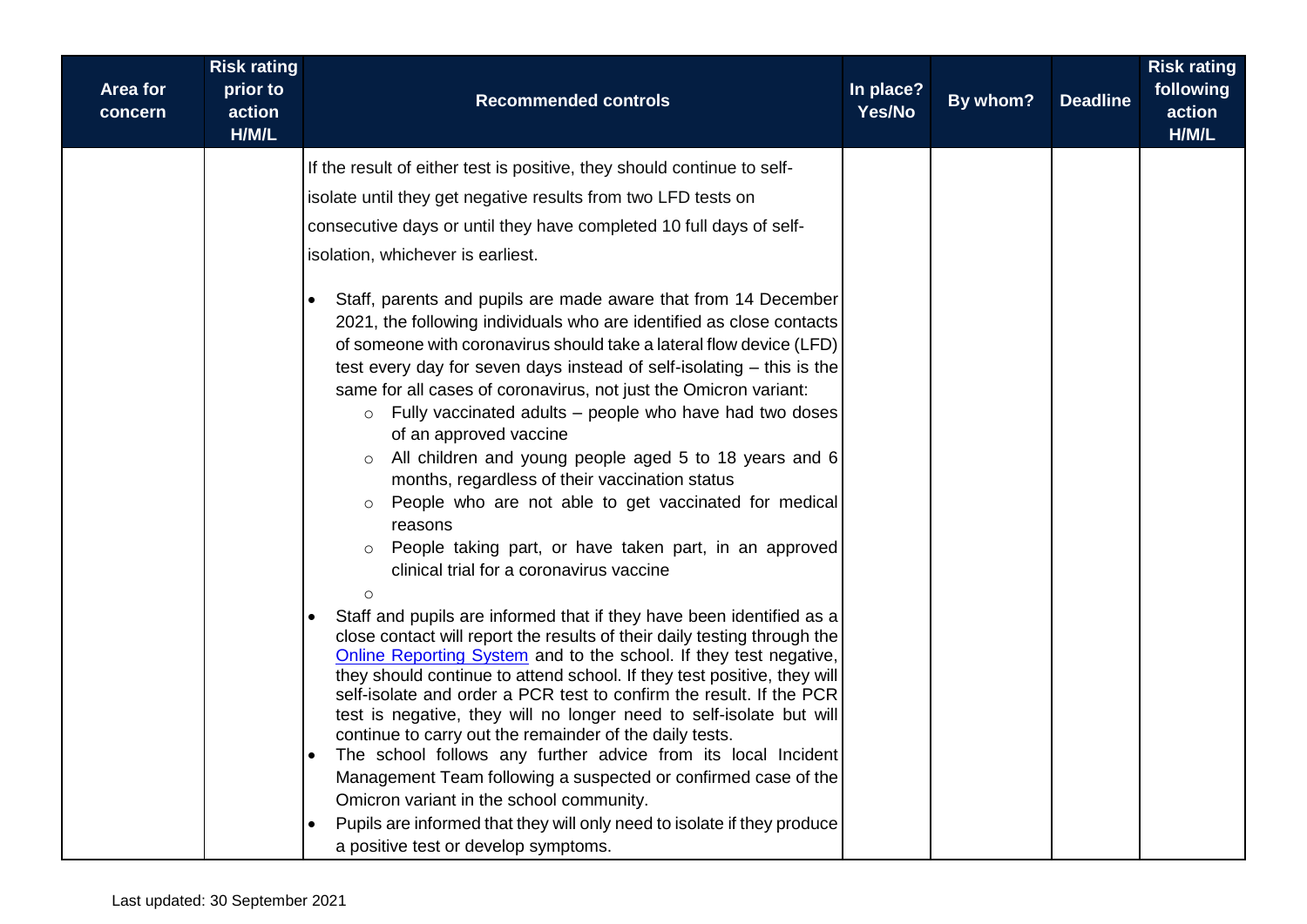| <b>Area for</b><br>concern | <b>Risk rating</b><br>prior to<br>action<br>H/M/L | <b>Recommended controls</b>                                                                                                                                                                                                                                                                                                                                                                                                                                                                                                                                                                                                                                                                                                                                                                                                                                                                                                                                                                                                                                                                                                                                                                                                                                                                                                                                                                                                                                                                                                                                                                                                                                                                                                                                                                                                                                                                                        | In place?<br>Yes/No | By whom? | <b>Deadline</b> | <b>Risk rating</b><br>following<br>action<br>H/M/L |
|----------------------------|---------------------------------------------------|--------------------------------------------------------------------------------------------------------------------------------------------------------------------------------------------------------------------------------------------------------------------------------------------------------------------------------------------------------------------------------------------------------------------------------------------------------------------------------------------------------------------------------------------------------------------------------------------------------------------------------------------------------------------------------------------------------------------------------------------------------------------------------------------------------------------------------------------------------------------------------------------------------------------------------------------------------------------------------------------------------------------------------------------------------------------------------------------------------------------------------------------------------------------------------------------------------------------------------------------------------------------------------------------------------------------------------------------------------------------------------------------------------------------------------------------------------------------------------------------------------------------------------------------------------------------------------------------------------------------------------------------------------------------------------------------------------------------------------------------------------------------------------------------------------------------------------------------------------------------------------------------------------------------|---------------------|----------|-----------------|----------------------------------------------------|
|                            |                                                   | Pupils and parents are made aware that pupils under the age of 18<br>are no longer required to self-isolate if they are identified as a close<br>contact of a positive case. Instead, pupils will be advised by NHS<br>Test and Trace to take a PCR test and will only need to isolate if<br>they produce a positive test.<br>Pupils and parents are made aware that fully vaccinated adults who<br>are identified as a close contact of a positive case do not need to<br>self-isolate unless they develop symptoms or produce a positive<br>test.<br>Staff are made aware that fully vaccinated adults, or adults who are<br>not able to get vaccinated for medical reasons, who are identified<br>as a close contact of a positive case do not need to self-isolate<br>unless they develop symptoms or produce a positive test.<br>Staff who have only had one dose of the vaccine are made aware<br>that they still need to self-isolate if identified as a close contact until<br>two weeks after receiving their second dose.<br>Anyone over the age of 18 years and 6 months who is not<br>vaccinated is made aware that they must self-isolate in line with<br>government guidelines if they are identified as a close contact of a<br>positive case.<br>Instances of staff, pupils, visitors and volunteers displaying<br>symptoms of coronavirus are managed in line with local and<br>national guidance and the Infection Control Policy.<br>Pupils and parents are made aware that staff and students over the<br>$\bullet$<br>age of 18 should follow the same self-isolation rules as those under<br>18 until four months after their 18 <sup>th</sup> birthday, at which point they will<br>begin to follow the same rules as adults. This time should be used<br>to ensure they are vaccinated if possible.<br>If anyone in the school develops coronavirus symptoms while at<br>school, they are: |                     |          |                 |                                                    |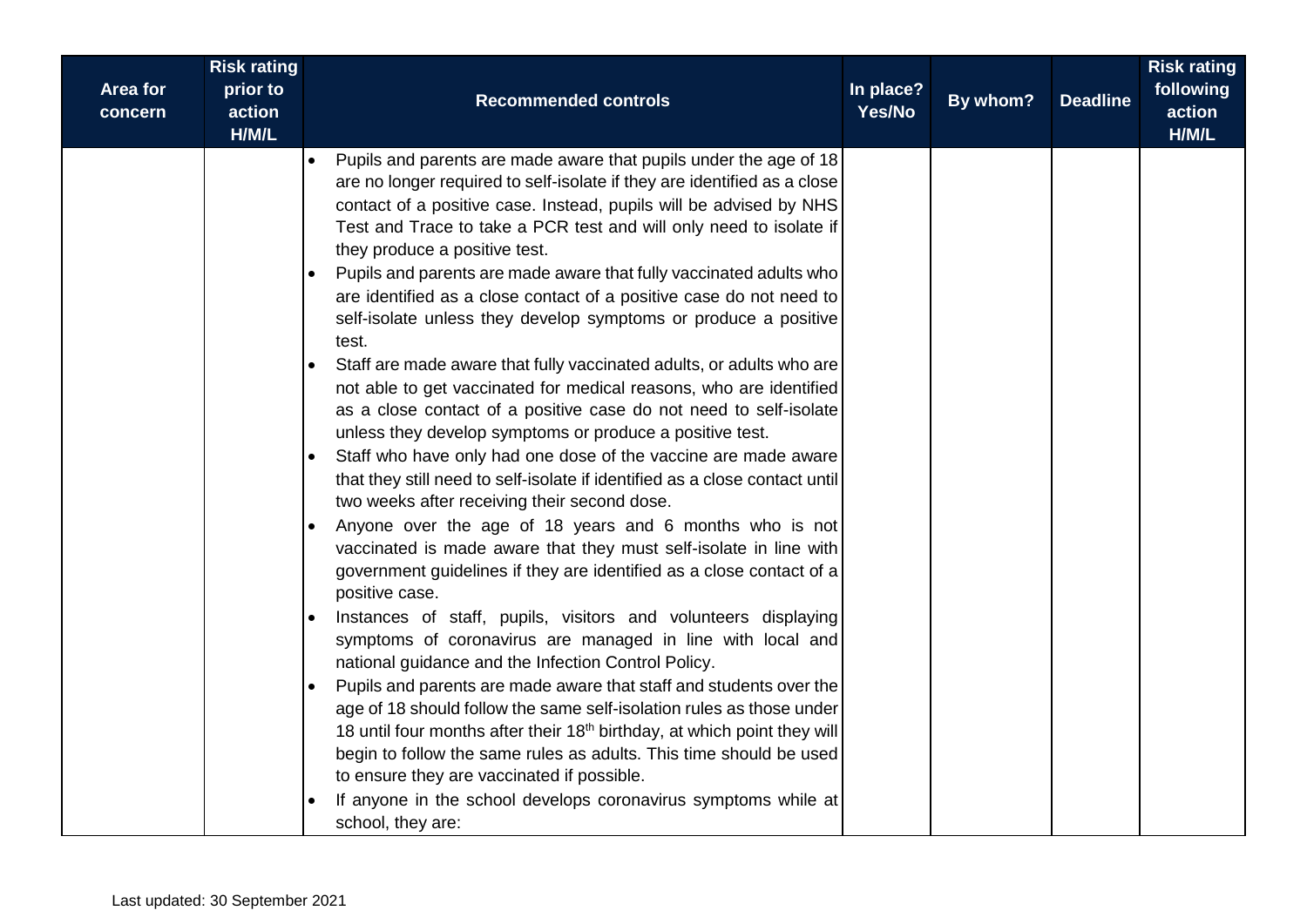| Area for<br>concern | <b>Risk rating</b><br>prior to<br>action<br>H/M/L | <b>Recommended controls</b>                                                                                                                                                                                                                                                                                                                                                                                                                                                                                                                                                                                                                                                                                                                                                                                                                                                                                                                                                                                                                                                                                                                                                                                                                                                                                                                                                                                                                                                                                                                                                                                                                                                                                                                                                                                                             | In place?<br>Yes/No | By whom? | <b>Deadline</b> | <b>Risk rating</b><br>following<br>action<br>H/M/L |
|---------------------|---------------------------------------------------|-----------------------------------------------------------------------------------------------------------------------------------------------------------------------------------------------------------------------------------------------------------------------------------------------------------------------------------------------------------------------------------------------------------------------------------------------------------------------------------------------------------------------------------------------------------------------------------------------------------------------------------------------------------------------------------------------------------------------------------------------------------------------------------------------------------------------------------------------------------------------------------------------------------------------------------------------------------------------------------------------------------------------------------------------------------------------------------------------------------------------------------------------------------------------------------------------------------------------------------------------------------------------------------------------------------------------------------------------------------------------------------------------------------------------------------------------------------------------------------------------------------------------------------------------------------------------------------------------------------------------------------------------------------------------------------------------------------------------------------------------------------------------------------------------------------------------------------------|---------------------|----------|-----------------|----------------------------------------------------|
|                     |                                                   | Sent home to begin isolation - the isolation period includes<br>the day the symptoms started and the next 5 full days.<br>Isolation may need to be longer (please see above).<br>Advised to follow the guidance for households with possible<br>or confirmed coronavirus infection.<br>Advised to arrange a PCR test as soon as possible.<br>Pupils being sent home after displaying symptoms who are awaiting<br>$\bullet$<br>collection by a parent are moved to the medical room. If it is not<br>possible to isolate the pupil, they are moved to an area which is at<br>least two metres away from others, outside if possible. If required,<br>a member of staff supervises the pupil.<br>Where contact with a pupil's parents cannot be made, other named<br>contacts will be telephoned.<br>Symptomatic individuals who are sent home are directed to not use<br>$\bullet$<br>public transport to get home.<br>If the pupil needs to use the toilet while awaiting collection, they<br>should use the medial room toilet. The room is cleaned and<br>disinfected using standard cleaning products before being used by<br>anyone else.<br>Emergency assistance is called immediately if the pupil's symptoms<br>worsen and they require further medical care.<br>PPE is worn by supervising staff if direct personal care is needed<br>and they cannot maintain a distance of two metres.<br>Anyone who comes into contact with a symptomatic individual<br>washes their hands thoroughly for 20 seconds with soap and<br>running warm water or hand sanitiser. The area around the<br>symptomatic individual is cleaned with normal household bleach<br>after they have left the premises.<br>Staff members who have helped someone with symptoms and any<br>pupils who have been in close contact with them are informed that |                     |          |                 |                                                    |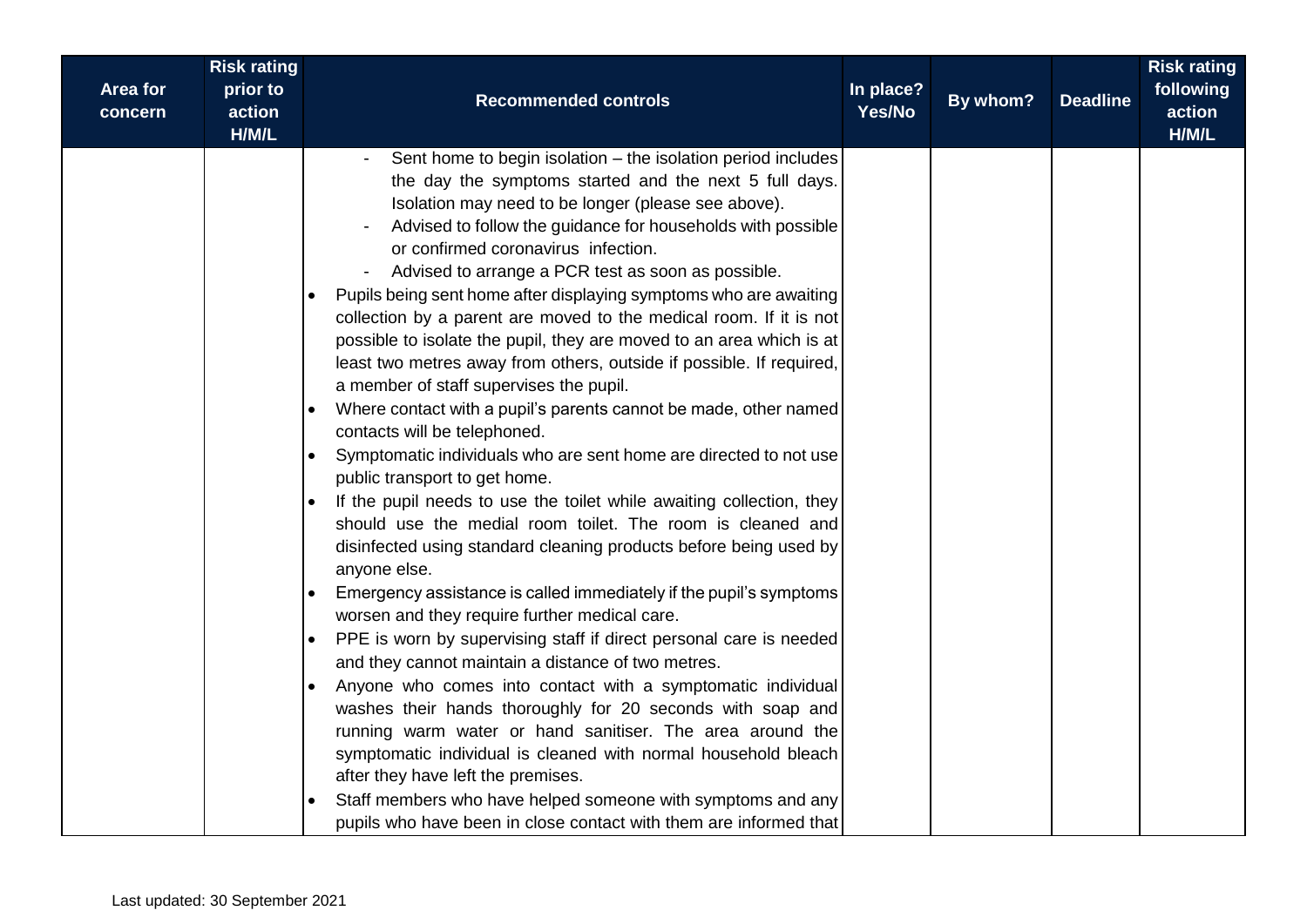| <b>Area for</b><br>concern | <b>Risk rating</b><br>prior to<br>action<br>H/M/L | <b>Recommended controls</b>                                                                                                                                                                                                                                                                                                                                                                                                                                                                                                                                                                                                                                                                                                                                                                                                                                                                                                                                                                                                                                                                                                                                                                                                                                                                                                        | In place?<br>Yes/No | By whom?                                  | <b>Deadline</b>    | <b>Risk rating</b><br>following<br>action<br>H/M/L |
|----------------------------|---------------------------------------------------|------------------------------------------------------------------------------------------------------------------------------------------------------------------------------------------------------------------------------------------------------------------------------------------------------------------------------------------------------------------------------------------------------------------------------------------------------------------------------------------------------------------------------------------------------------------------------------------------------------------------------------------------------------------------------------------------------------------------------------------------------------------------------------------------------------------------------------------------------------------------------------------------------------------------------------------------------------------------------------------------------------------------------------------------------------------------------------------------------------------------------------------------------------------------------------------------------------------------------------------------------------------------------------------------------------------------------------|---------------------|-------------------------------------------|--------------------|----------------------------------------------------|
|                            |                                                   | they do not need to self-isolate unless they develop symptoms<br>themselves.<br>The school does not routinely take the temperature of pupils.<br>However, if feeling unwell staff take pupil temperatures.<br>The school refuses to admit a pupil who is displaying symptoms of<br>coronavirus where their parents are insisting their child attends if,<br>in its reasonable judgement, the pupil poses a risk of infection to<br>other members of the school community.                                                                                                                                                                                                                                                                                                                                                                                                                                                                                                                                                                                                                                                                                                                                                                                                                                                          |                     |                                           |                    |                                                    |
| Face coverings             | M                                                 | All adults on site who are not medically exempt are asked to wear<br>a face covering in communal areas.<br>Visitors (i.e. parents/carers) are asked via email and via the school<br>$\bullet$<br>newsletter to wear a face covering when on the school site.<br>In the event of a school or local outbreak, the school adheres to<br>advice from a director of health that may include additional<br>measures to those laid out in this risk assessment (see Gresham's<br>Contingency Plan)<br>Transparent face coverings, which may assist communication with<br>someone who relies on lip reading, clear sound or facial<br>expressions to communicate, are worn where appropriate.<br>Face visors or shields are not worn as an equivalent alternative to<br>face coverings; however, they can be worn by those exempt from<br>wearing face coverings.<br>Face visors or shields are only used after carrying out a risk<br>assessment for the specific situation and always be cleaned<br>appropriately.<br>Individuals are provided with clear instructions on how to put on,<br>remove, store and dispose of face coverings. This includes<br>instructions to:<br>Clean hands before and after touching a face covering.<br>Store face coverings in individual, sealable plastic bags.<br>Avoid wearing damp face coverings. | Y                   | <b>ALL STAFF &amp;</b><br><b>VISITORS</b> | SEPT <sub>21</sub> |                                                    |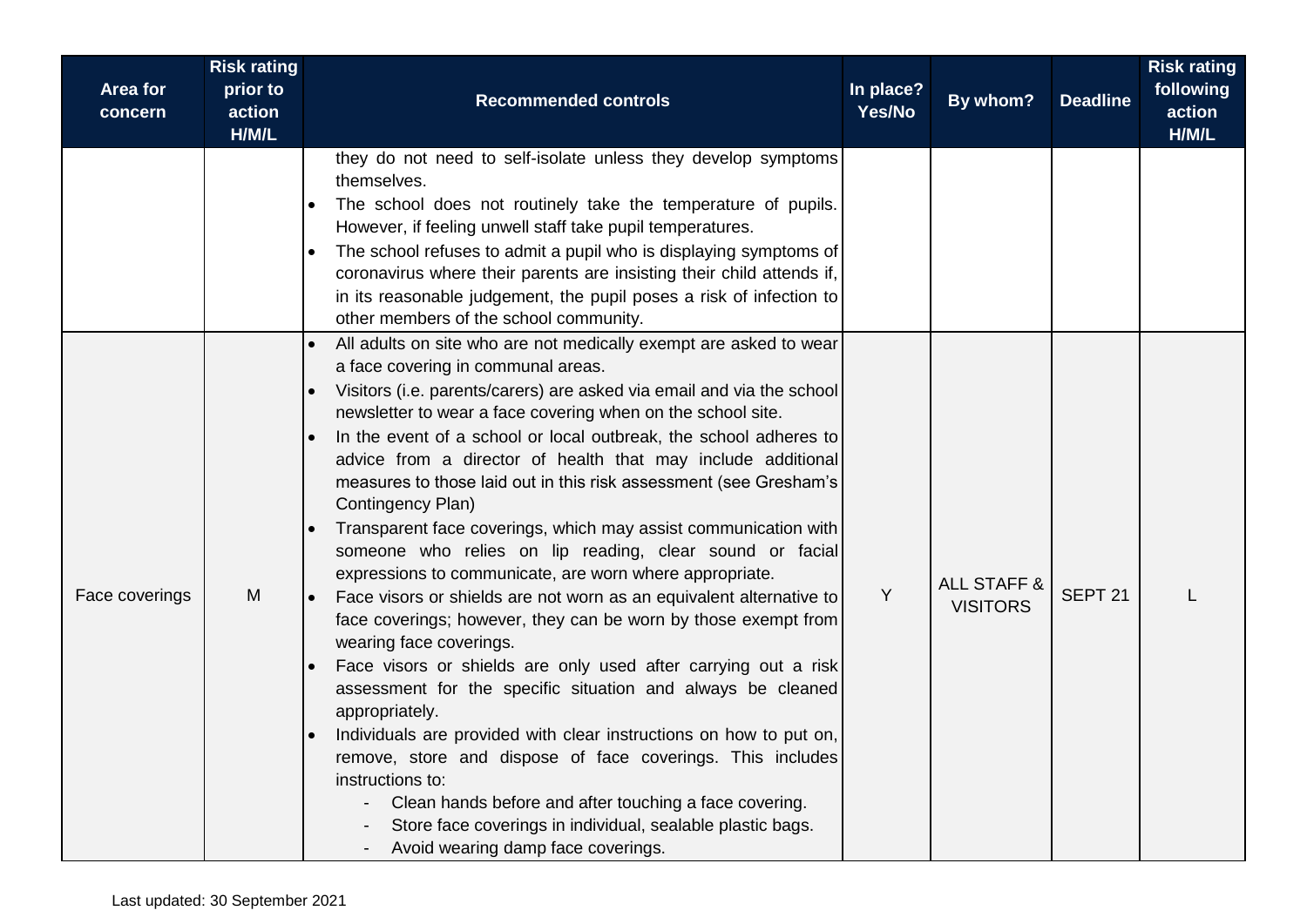| Area for<br>concern                         | <b>Risk rating</b><br>prior to<br>action | <b>Recommended controls</b>                                                                                                                                                                                                                                                                                                                                                                                                                                                                                                                                                                                                                                                                                                                                                                                                                                                                                                                                 | In place?<br>Yes/No | By whom?         | <b>Deadline</b>    | <b>Risk rating</b><br>following<br>action |
|---------------------------------------------|------------------------------------------|-------------------------------------------------------------------------------------------------------------------------------------------------------------------------------------------------------------------------------------------------------------------------------------------------------------------------------------------------------------------------------------------------------------------------------------------------------------------------------------------------------------------------------------------------------------------------------------------------------------------------------------------------------------------------------------------------------------------------------------------------------------------------------------------------------------------------------------------------------------------------------------------------------------------------------------------------------------|---------------------|------------------|--------------------|-------------------------------------------|
|                                             | H/M/L                                    | Staff are made aware that, from 30 November, they must wear face<br>coverings on public transport, unless exempt.<br>The school has a contingency supply of face coverings.<br>$\bullet$<br>Anyone struggling to access a face covering, or unable to use their<br>$\bullet$<br>face covering because it has been forgotten or soiled, is provided<br>with one from the school's contingency supply.                                                                                                                                                                                                                                                                                                                                                                                                                                                                                                                                                        |                     |                  |                    | H/M/L                                     |
| <b>PPE</b>                                  | M                                        | PPE is distributed to staff who provide intimate care for pupils and<br>for cases where a pupil becomes unwell with symptoms of<br>coronavirus whilst in school and a distance of two metres cannot be<br>maintained.<br>Additional risk assessments are conducted on a case-by-case<br>basis to determine whether staff require PPE to carry out other<br>tasks and duties.<br>When working with pupils who cough, spit or vomit but do not have<br>coronavirus symptoms, staff only wear PPE that would routinely be<br>worn.<br>Used PPE is disposed of properly using bins provided around the<br>school. Staff and pupils are told not to use recycling bins for the<br>disposing of PPE.<br>All PPE waste is put in a plastic rubbish bag which, once full, is<br>tied and placed in a second tied bag and stored in a suitable and<br>secure place, marked for storage for 72 hours. Following this<br>period, it is put in the communal waste area. | Y                   | <b>ALL STAFF</b> | SEPT <sub>21</sub> |                                           |
| Hand cleaning<br>and respiratory<br>hygiene | M                                        | Suitable handwashing facilities are provided for individuals to wash<br>their hands regularly e.g.:<br>Arrival at school<br>Return from breaks<br>A change in rooms<br>Before and after eating<br>The school considers how often pupils and staff need to wash their<br>hands and time for this is incorporated into timetables and lesson                                                                                                                                                                                                                                                                                                                                                                                                                                                                                                                                                                                                                  | Y                   | <b>ALL STAFF</b> | SEPT <sub>21</sub> |                                           |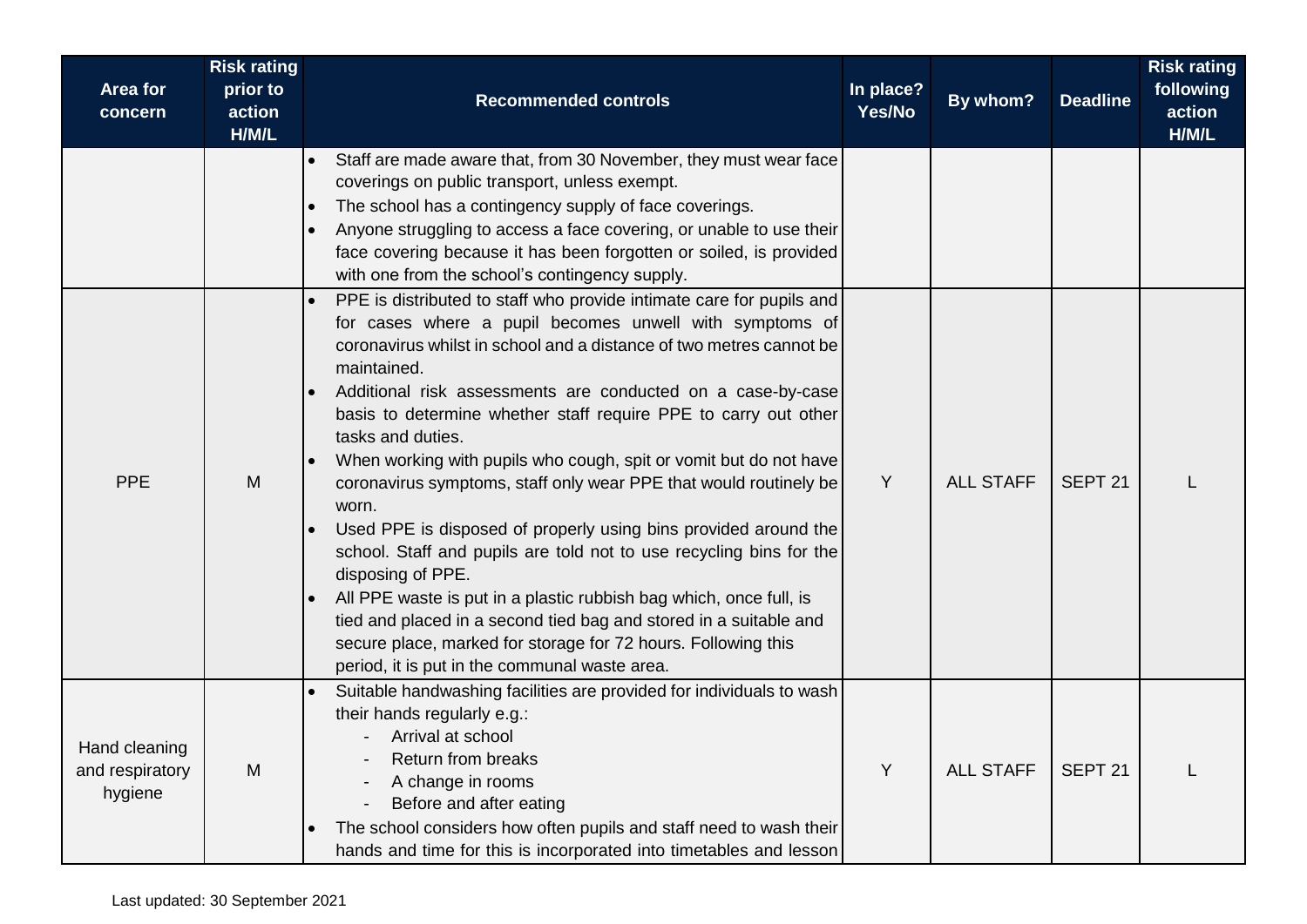| Area for<br>concern | <b>Risk rating</b><br>prior to<br>action<br>H/M/L | <b>Recommended controls</b>                                                                                                                                                                                                                                                                                                                                                                                                                                                                                                                                                                                                                                                                                                                                                                                                                                                                                                                                                                                                                                                                                                          | In place?<br>Yes/No | By whom?                                                          | <b>Deadline</b>    | <b>Risk rating</b><br>following<br>action<br>H/M/L |
|---------------------|---------------------------------------------------|--------------------------------------------------------------------------------------------------------------------------------------------------------------------------------------------------------------------------------------------------------------------------------------------------------------------------------------------------------------------------------------------------------------------------------------------------------------------------------------------------------------------------------------------------------------------------------------------------------------------------------------------------------------------------------------------------------------------------------------------------------------------------------------------------------------------------------------------------------------------------------------------------------------------------------------------------------------------------------------------------------------------------------------------------------------------------------------------------------------------------------------|---------------------|-------------------------------------------------------------------|--------------------|----------------------------------------------------|
|                     |                                                   | plans, allowing for additional opportunities for some staff and pupils<br>to wash their hands more frequently.<br>There is an adequate amount of handwashing stations, which are<br>kept well-supplied with soap and running water or hand sanitiser.<br>Adequate amounts of tissues and bins are available in the relevant<br>areas.<br>Visual aids are displayed throughout the school reminding pupils to<br>wash their hands regularly and follow the 'catch it, bin it, kill it'<br>approach.<br>A plan is created to assimilate the hand-washing routine and 'catch<br>it, bin it, kill it' approach into school culture, supplemented by<br>behaviour expectations and communication around the importance<br>of the measures.<br>Pupils are instructed to cough or sneeze into their inner elbow and<br>use a tissue to cover their mouths and noses where possible,<br>disposing of the tissue in lidded bins.<br>Pupils wash their hands after they have coughed or sneezed.<br>Younger pupils and those with complex needs are supported to<br>ensure they adopt good hand cleaning and respiratory hygiene<br>practices. |                     |                                                                   |                    |                                                    |
| Cleaning            | H                                                 | The school maintains an appropriate cleaning schedule which<br>$\bullet$<br>includes the additional cleaning of areas and equipment. There is a<br>particular focus on frequently touched surfaces.<br>The caretaker implements a cleaning schedule that ensures<br>cleaning is generally enhanced and includes:<br>More frequent cleaning of rooms and shared areas<br>(including classrooms, playgrounds and eating areas) that<br>are used by different groups.<br>Frequently touched surfaces being cleaned more often than<br>normal.<br>Provision for ensuring toilets are cleaned regularly.                                                                                                                                                                                                                                                                                                                                                                                                                                                                                                                                  | Y                   | <b>SBM</b><br><b>CARETAKER</b><br><b>CLEANING</b><br><b>STAFF</b> | SEPT <sub>21</sub> | M                                                  |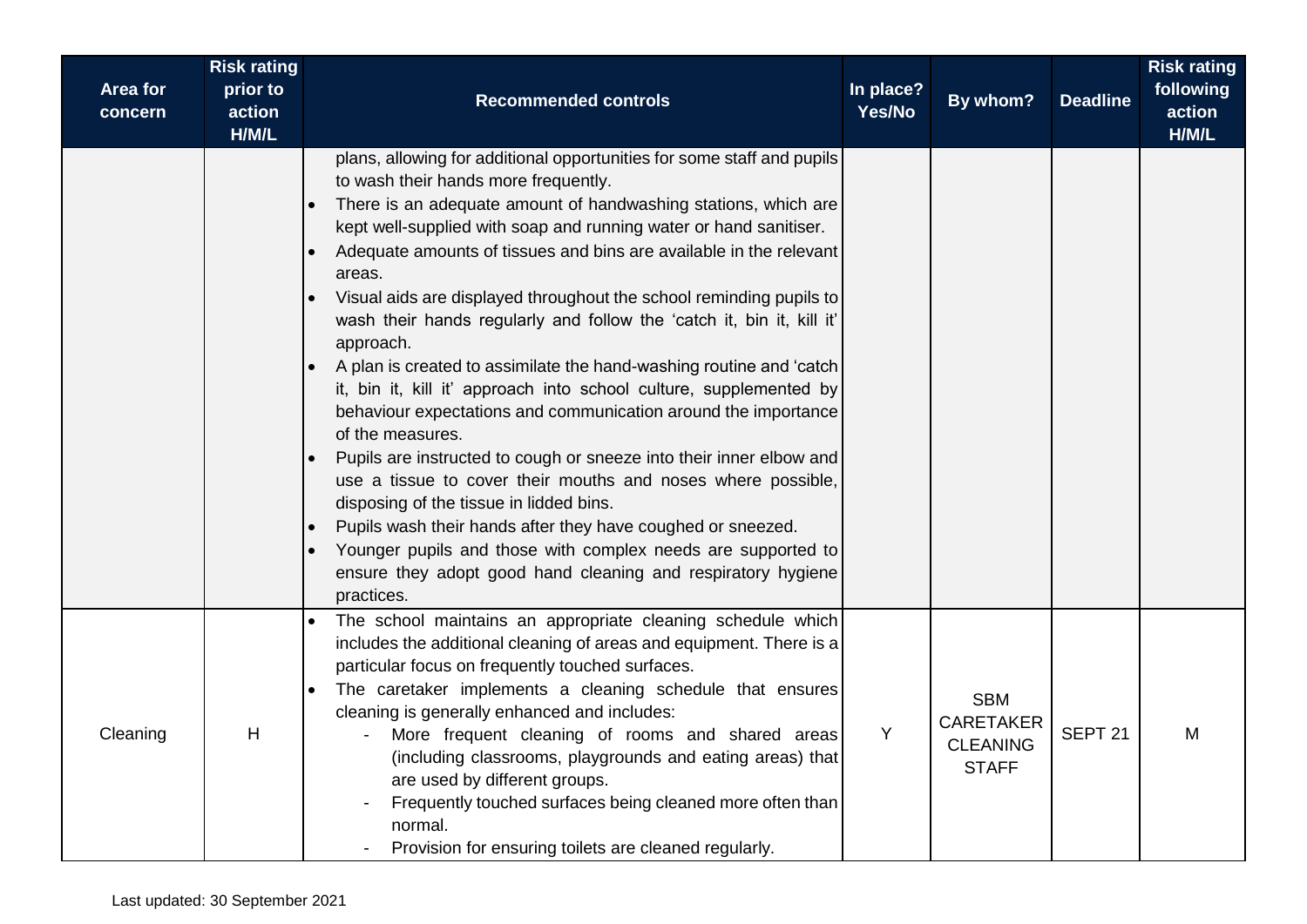| Area for<br>concern | <b>Risk rating</b><br>prior to<br>action<br>H/M/L | <b>Recommended controls</b>                                                                                                                                                                                                                                                                                                                                                                                                                                                                                                                                                                                                                                                                                                                                                                        | In place?<br>Yes/No | By whom?                                 | <b>Deadline</b>    | <b>Risk rating</b><br>following<br>action<br>H/M/L |
|---------------------|---------------------------------------------------|----------------------------------------------------------------------------------------------------------------------------------------------------------------------------------------------------------------------------------------------------------------------------------------------------------------------------------------------------------------------------------------------------------------------------------------------------------------------------------------------------------------------------------------------------------------------------------------------------------------------------------------------------------------------------------------------------------------------------------------------------------------------------------------------------|---------------------|------------------------------------------|--------------------|----------------------------------------------------|
|                     |                                                   | The necessary areas of the school are deep cleaned with suitable<br>cleaning agents.<br>All areas that have been cleaned are checked to ensure they are<br>safe to occupy, e.g. there are no slip hazards and any harmful<br>substances have been removed.<br>All areas that remain temporarily closed, or partially closed for<br>cleaning or infection control purposes, are clearly signposted.<br>Adequate amounts of suitable cleaning agents are available.<br>PPE is available to members of staff who require it to carry out<br>cleaning safely.<br>Staff and pupils are reminded to always flush toilets with the lids<br>down.                                                                                                                                                          |                     |                                          |                    |                                                    |
| Social distancing   | н                                                 | Pupils may be asked to adhere to social distancing measures in<br>school, particularly those not in their own class.<br>Where possible staff should try to maintain a distance from each<br>other and pupils.<br>Adults who are living with someone who is Covid-19 positive,<br>should take extra precaution to maintain distance from others<br>wherever possible.<br>Adults who are living with someone with Covid-19 are asked to<br>report this to the school (keeping the individual's identify<br>anonymous).<br>Pupils may be required to return to bubbles, particular when inside.<br>In the event of a school or local outbreak, the school adheres to the<br>advice of a director of public health, which may include stepping up<br>measures in line with Gresham's Contingency Plan. | Y                   | ALL STAFF,<br>PUPILS,<br><b>VISITORS</b> | SEPT <sub>21</sub> | M                                                  |
| <b>Resources</b>    | Н                                                 | Staff and pupils have their own individual and frequently used<br>items, e.g. pencils and pens.<br>Classroom resources, e.g. books and games are cleaned regularly.<br>Pupils only bring essential items to school each day, e.g. lunch<br>boxes, hats, coats, books and stationery.                                                                                                                                                                                                                                                                                                                                                                                                                                                                                                               | Y                   | <b>ALL STAFF</b>                         | SEPT 21            |                                                    |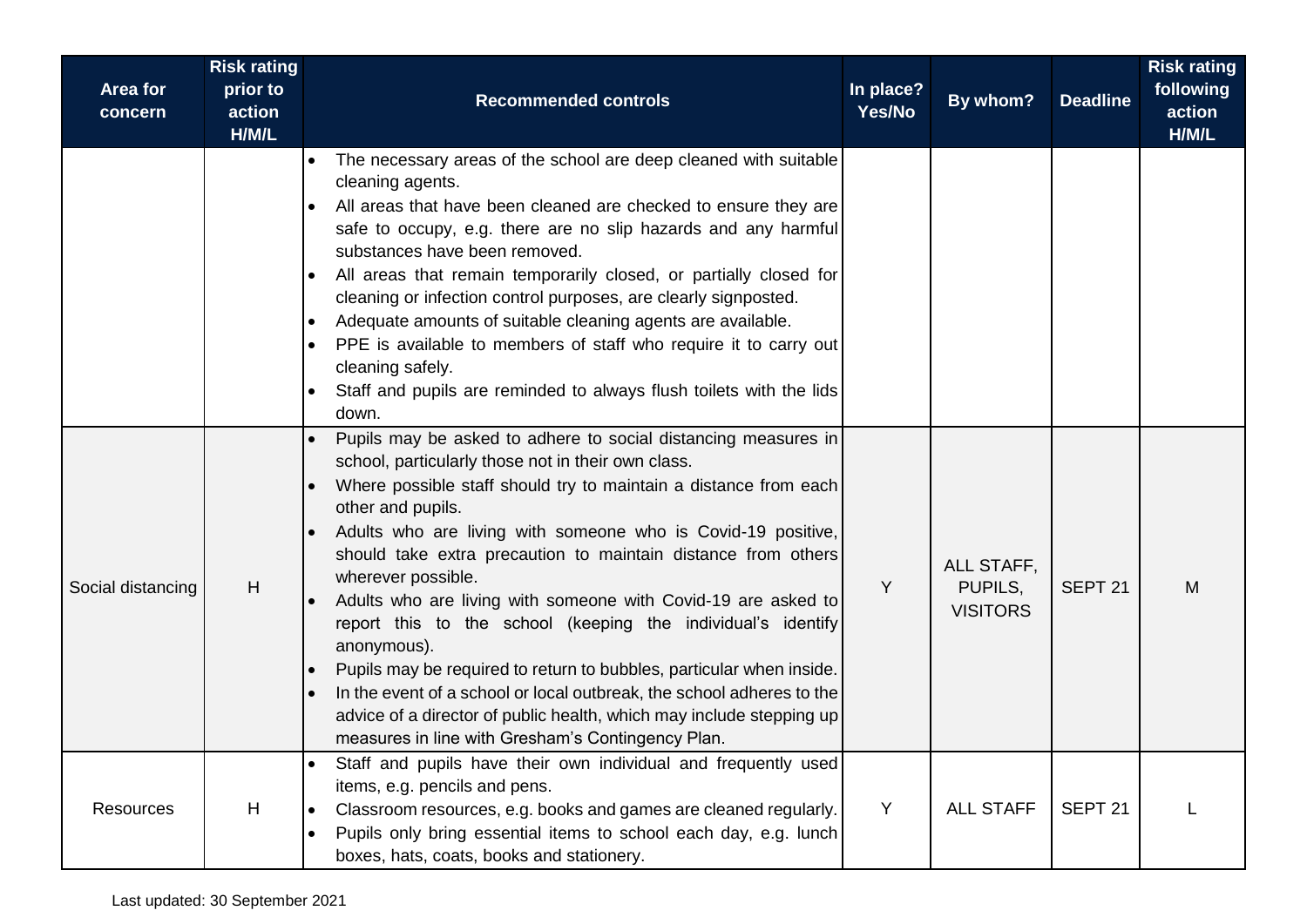| <b>Area for</b><br>concern | <b>Risk rating</b><br>prior to<br>action<br>H/M/L | <b>Recommended controls</b>                                                                                                                                                                                                                                                                                                                                                                                                                                                                                                                                                                                                                                                                                                                                                                                                                                                                                                                                                                                                                                                                                                                                                 | In place?<br>Yes/No | By whom?         | <b>Deadline</b>    | <b>Risk rating</b><br>following<br>action<br>H/M/L |
|----------------------------|---------------------------------------------------|-----------------------------------------------------------------------------------------------------------------------------------------------------------------------------------------------------------------------------------------------------------------------------------------------------------------------------------------------------------------------------------------------------------------------------------------------------------------------------------------------------------------------------------------------------------------------------------------------------------------------------------------------------------------------------------------------------------------------------------------------------------------------------------------------------------------------------------------------------------------------------------------------------------------------------------------------------------------------------------------------------------------------------------------------------------------------------------------------------------------------------------------------------------------------------|---------------------|------------------|--------------------|----------------------------------------------------|
|                            |                                                   | Pupils are permitted to bring bags to school.<br>∣∙<br>Pupils to wear PE kit to school.                                                                                                                                                                                                                                                                                                                                                                                                                                                                                                                                                                                                                                                                                                                                                                                                                                                                                                                                                                                                                                                                                     |                     |                  |                    |                                                    |
| Fire safety                | H                                                 | A suitably trained individual ensures that all fire detection, alarm<br>system, fire extinguisher and sprinkler checks are up-to-date.<br>The fire safety officer and headteacher ensure that the fire<br>management plan and fire safety risk assessment are up-to-date<br>and applicable to any changes in people movement or access, e.g.<br>if parts of the school remain temporarily closed.<br>Where directed, the headteacher identifies how any social<br>distancing measures are to be observed (where directed) at<br>evacuation points and communicates this to all staff, volunteers,<br>pupils, parents and contractors.                                                                                                                                                                                                                                                                                                                                                                                                                                                                                                                                       | Y                   | <b>HT</b>        | SEPT <sub>21</sub> | M                                                  |
| Testing                    | M                                                 | It is made clear that testing is voluntary, but preferable.<br>Pupils do not undergo testing.<br>Staff in all education settings are encouraged to test twice weekly<br>at home.<br>The school makes staff, parents and pupils aware that from 14<br>December 2021, all adults who are fully vaccinated and pupils aged<br>5 to 18 years and 6 months will take an LFD test every day for seven<br>days if they are identified as a close contact of someone with a<br>coronavirus case. This also applies to Omicron cases.<br>Staff and pupils who have been identified as a close contact are<br>informed that they should report the results of their daily testing<br>through the <b>Online Reporting System</b> and to the school. If they test<br>negative, they should continue to attend school. If they test positive,<br>they will self-isolate and order a PCR test to confirm the result. If<br>the PCR test is negative, they will no longer need to self-isolate but<br>will continue to carry out the remainder of the daily tests.<br>The school obtains written consent from staff to process and store<br>their testing data prior to beginning testing. | Y                   | <b>ALL STAFF</b> | SEPT <sub>21</sub> |                                                    |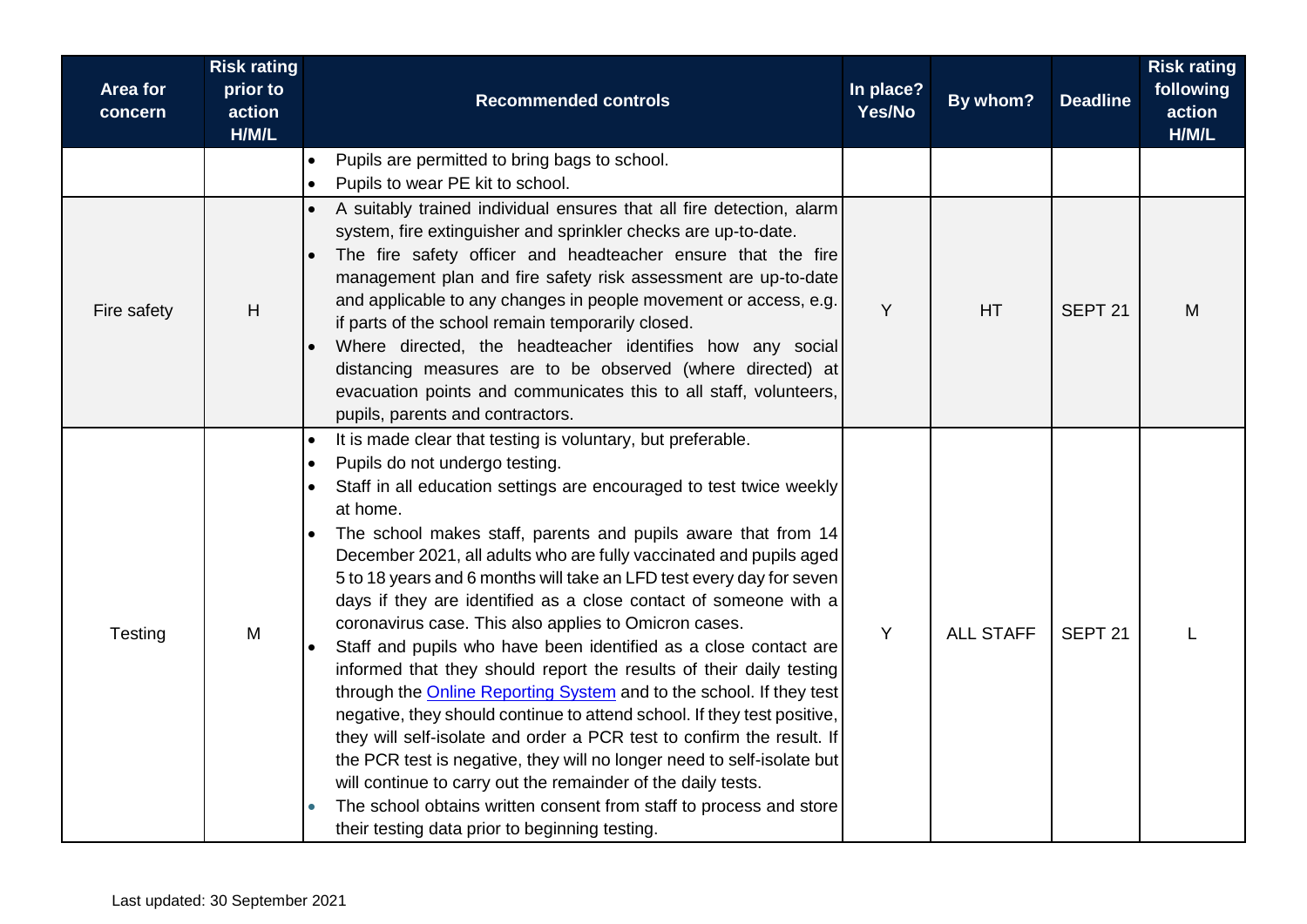|                              | <b>Risk rating</b>          |                                                                                                                                                                                                                                                                                                                                                                                                                                                                                                                                                                                                                                                                                                                                                                                                                                                                                                                                                                                                                                                                                                                                                                                                                                                                                                                                                                                                                                                                                                                                                                                                                                                                                                                               |                     |          |                    | <b>Risk rating</b>           |
|------------------------------|-----------------------------|-------------------------------------------------------------------------------------------------------------------------------------------------------------------------------------------------------------------------------------------------------------------------------------------------------------------------------------------------------------------------------------------------------------------------------------------------------------------------------------------------------------------------------------------------------------------------------------------------------------------------------------------------------------------------------------------------------------------------------------------------------------------------------------------------------------------------------------------------------------------------------------------------------------------------------------------------------------------------------------------------------------------------------------------------------------------------------------------------------------------------------------------------------------------------------------------------------------------------------------------------------------------------------------------------------------------------------------------------------------------------------------------------------------------------------------------------------------------------------------------------------------------------------------------------------------------------------------------------------------------------------------------------------------------------------------------------------------------------------|---------------------|----------|--------------------|------------------------------|
| <b>Area for</b><br>concern   | prior to<br>action<br>H/M/L | <b>Recommended controls</b>                                                                                                                                                                                                                                                                                                                                                                                                                                                                                                                                                                                                                                                                                                                                                                                                                                                                                                                                                                                                                                                                                                                                                                                                                                                                                                                                                                                                                                                                                                                                                                                                                                                                                                   | In place?<br>Yes/No | By whom? | <b>Deadline</b>    | following<br>action<br>H/M/L |
|                              |                             | Individuals with negative test results continue to attend school<br>unless they have been advised by NHS Test and Trace or another<br>health professional to stay at home.<br>Staff undergoing testing are supplied with LFD test kits to self-swab<br>$\bullet$<br>and test themselves twice a week at home.<br>Individuals report their results to NHS Test and Trace as soon as<br>the test is completed, either online or by telephone.<br>If the test result is positive, staff inform the school of the result.<br>$\bullet$<br>Individuals who receive a positive result from an LFD test complete<br>a 10-day period of self-isolation and are asked to arrange a<br>confirmatory PCR test.<br>Individuals who test positive using an LFD test arrange their PCR<br>test within 2 days of the positive result. All positive results from LFD<br>tests, whether conducted at home or at school, are confirmed with<br>a PCR test.<br>Staff, pupils and parents are made aware that negative results from<br>confirmatory PCR tests taken within 2 days of LFD tests override<br>positive results from LFD tests; therefore, individuals who receive<br>negative PCR test results can return to school, provided they do not<br>have symptoms.<br>Individuals do not take an LFD test if they have tested positive for<br>coronavirus within the last 90 days.<br>Individuals are informed that LFD tests are not to be used if they<br>begin to develop symptoms of coronavirus; they instead begin self-<br>isolating immediately and book a PCR test.<br>Testing kits are stored indoors between a temperature of 2 to 30°C.<br>$\bullet$<br>Individuals are instructed to collect test kits from the school office. |                     |          |                    |                              |
| <b>NHS Test and</b><br>trace | Н                           | The school makes staff aware that is not responsible for Test and<br>Trace contacting. This will be taken over by the NHS Test and Trace<br>service.                                                                                                                                                                                                                                                                                                                                                                                                                                                                                                                                                                                                                                                                                                                                                                                                                                                                                                                                                                                                                                                                                                                                                                                                                                                                                                                                                                                                                                                                                                                                                                          | Y                   | HT & DHT | SEPT <sub>21</sub> |                              |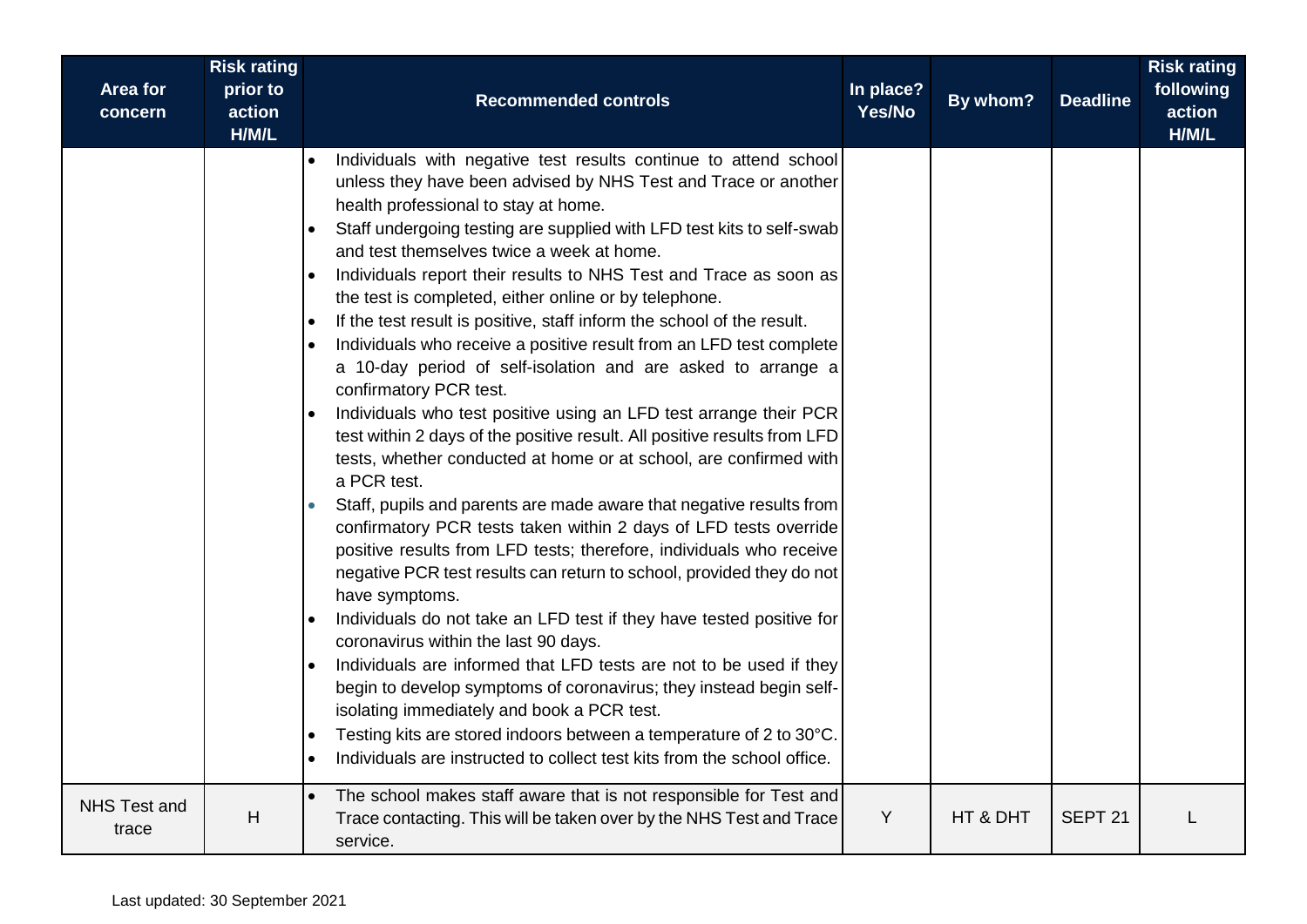| <b>Risk rating</b><br>Area for<br>prior to<br>action<br>concern<br>H/M/L | <b>Recommended controls</b>                                                                                                                                                                                                                                                                                                                                                                                                                                                                                                                                                                                                                                                                                                                                                                                                                                                                                                                                                                                                                                                                                                                                                                                                                                                                                                                                                                                                                                                                                                                                                                                     | In place?<br>Yes/No | By whom? | <b>Deadline</b> | <b>Risk rating</b><br>following<br>action<br>H/M/L |
|--------------------------------------------------------------------------|-----------------------------------------------------------------------------------------------------------------------------------------------------------------------------------------------------------------------------------------------------------------------------------------------------------------------------------------------------------------------------------------------------------------------------------------------------------------------------------------------------------------------------------------------------------------------------------------------------------------------------------------------------------------------------------------------------------------------------------------------------------------------------------------------------------------------------------------------------------------------------------------------------------------------------------------------------------------------------------------------------------------------------------------------------------------------------------------------------------------------------------------------------------------------------------------------------------------------------------------------------------------------------------------------------------------------------------------------------------------------------------------------------------------------------------------------------------------------------------------------------------------------------------------------------------------------------------------------------------------|---------------------|----------|-----------------|----------------------------------------------------|
|                                                                          | The school makes staff aware that the NHS Test and Trace service<br>will inform staff and pupils if they have been in close contact with a<br>positive case of coronavirus and will advise them to take a PCR<br>test.<br>The school will continue, however, to alert the school community<br>wherever possible of cases.<br>The school continues to work with local HPTs in the event of a<br>school or local outbreak.<br>Staff members and parents are informed that they will need to<br>engage with the NHS Test and Trace programme if they are<br>contacted, meaning they need to be ready and willing to:<br>Book a PCR test if they (or their child) display symptoms.<br>Provide details of anyone they (or their child) have been in<br>close contact with if they were to test positive for<br>coronavirus or are asked by NHS Test and Trace.<br>Take a test if they have been in close contact with someone<br>who develops coronavirus symptoms or someone who tests<br>positive.<br>Self-isolate if they display symptoms or produce a positive<br>test.<br>Anyone in school who displays symptoms is encouraged to get a<br>PCR test.<br>If the school believes a symptomatic individual may face barriers to<br>accessing a PCR test elsewhere, the school provides them with a<br>PCR test.<br>PCR tests stored on the school site are stored securely at ambient<br>room temperature (5 to 22°C).<br>The school considers offering a symptomatic staff member a PCR<br>test if they cannot otherwise access testing quickly and if the<br>individual is vital to the running of the school. |                     |          |                 |                                                    |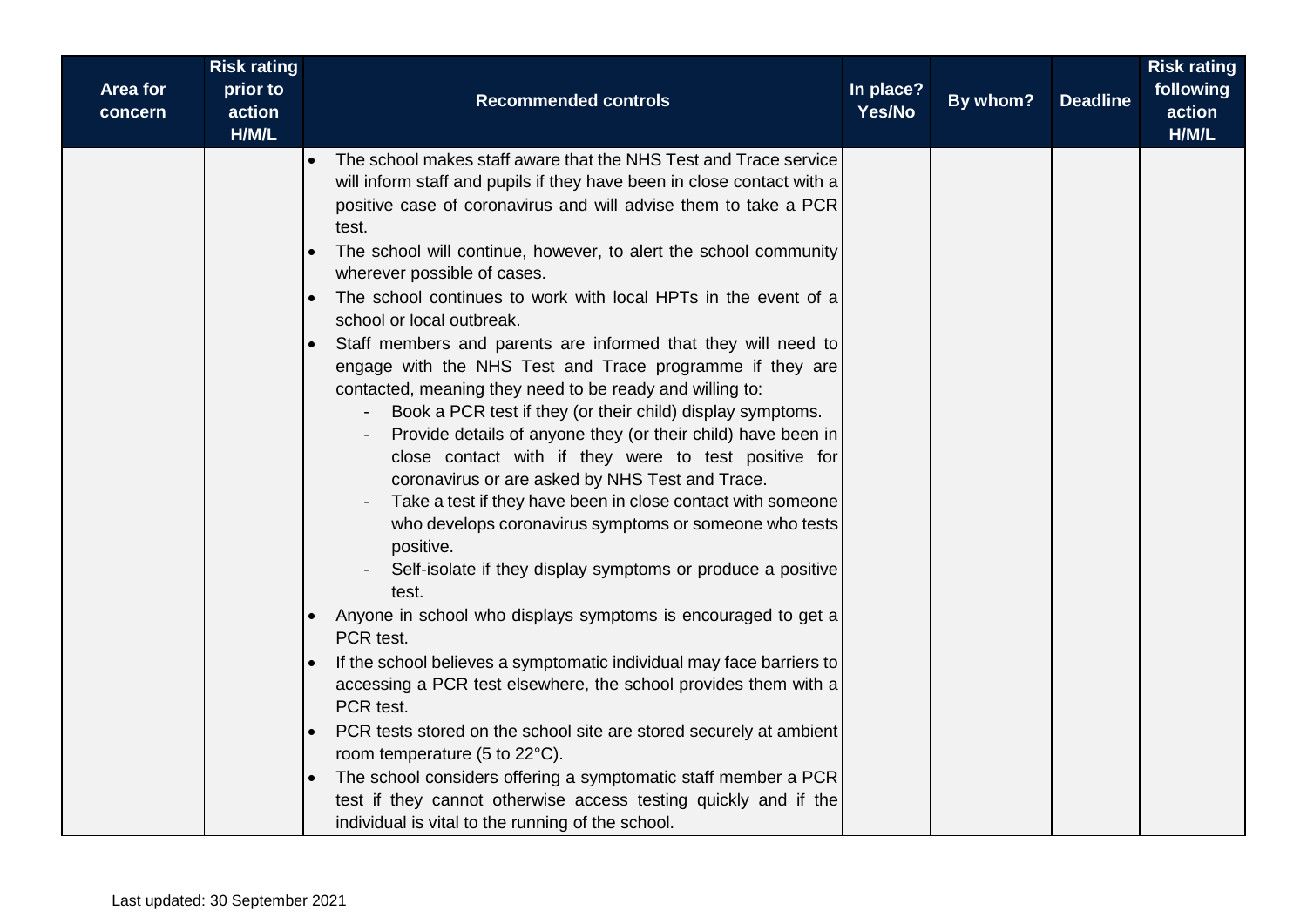| Area for | <b>Risk rating</b><br>prior to |                                                                                                                                                                                                                                                                                                                                                                                                                                                                                                                                                                                                                                                                                                                                                                                                                                                                                                                                                                                                                                                                                                                                                                                                                                                                                                                                                                                                                                                                                                                                                                                                                                                                                                                               | In place? |          |                 | <b>Risk rating</b><br>following |
|----------|--------------------------------|-------------------------------------------------------------------------------------------------------------------------------------------------------------------------------------------------------------------------------------------------------------------------------------------------------------------------------------------------------------------------------------------------------------------------------------------------------------------------------------------------------------------------------------------------------------------------------------------------------------------------------------------------------------------------------------------------------------------------------------------------------------------------------------------------------------------------------------------------------------------------------------------------------------------------------------------------------------------------------------------------------------------------------------------------------------------------------------------------------------------------------------------------------------------------------------------------------------------------------------------------------------------------------------------------------------------------------------------------------------------------------------------------------------------------------------------------------------------------------------------------------------------------------------------------------------------------------------------------------------------------------------------------------------------------------------------------------------------------------|-----------|----------|-----------------|---------------------------------|
| concern  | action<br>H/M/L                | <b>Recommended controls</b>                                                                                                                                                                                                                                                                                                                                                                                                                                                                                                                                                                                                                                                                                                                                                                                                                                                                                                                                                                                                                                                                                                                                                                                                                                                                                                                                                                                                                                                                                                                                                                                                                                                                                                   | Yes/No    | By whom? | <b>Deadline</b> | action<br>H/M/L                 |
|          |                                | PCR tests are delivered safely and with due regard for transmission<br>risk.<br>Individuals are asked to inform the school immediately of test<br>results.<br>If an individual tests negative, they feel well and no longer have<br>coronavirus symptoms, they, and the members of their household,<br>can stop self-isolating as long as:<br>They were not told to self-isolate by NHS Test and Trace.<br>They feel well.<br>If an individual tests positive, they are required to self-isolate for at<br>least 5 days from the onset of symptoms and then return to school<br>only if they do not have symptoms other than a cough, or loss of or<br>change in their sense of smell or taste.<br>Close contacts are required to take daily LFD tests for 7 days from<br>their last contact.<br>Individuals who test positive are encouraged to report any results<br>on the NHS Test and Trace app.<br>If a pupil is required to self-isolate, the school ensures appropriate<br>arrangements are in place for the pupil to self-isolate when they are<br>directed to, and begin remote learning.<br>If a member of staff receives notification that they need to self-<br>isolate, the school will consider the action that needs to be taken to<br>ensure continuity of education.<br>Individuals are made aware that they are not required to self-<br>isolate if they live in the same household or are a close contact of<br>someone with coronavirus, and any of the following apply:<br>They are fully vaccinated.<br>They are below the age of 18 years and 6 months.<br>They have taken part in or are currently part of an approved<br>vaccine trial.<br>They are not able to get vaccinated for medical reasons. |           |          |                 |                                 |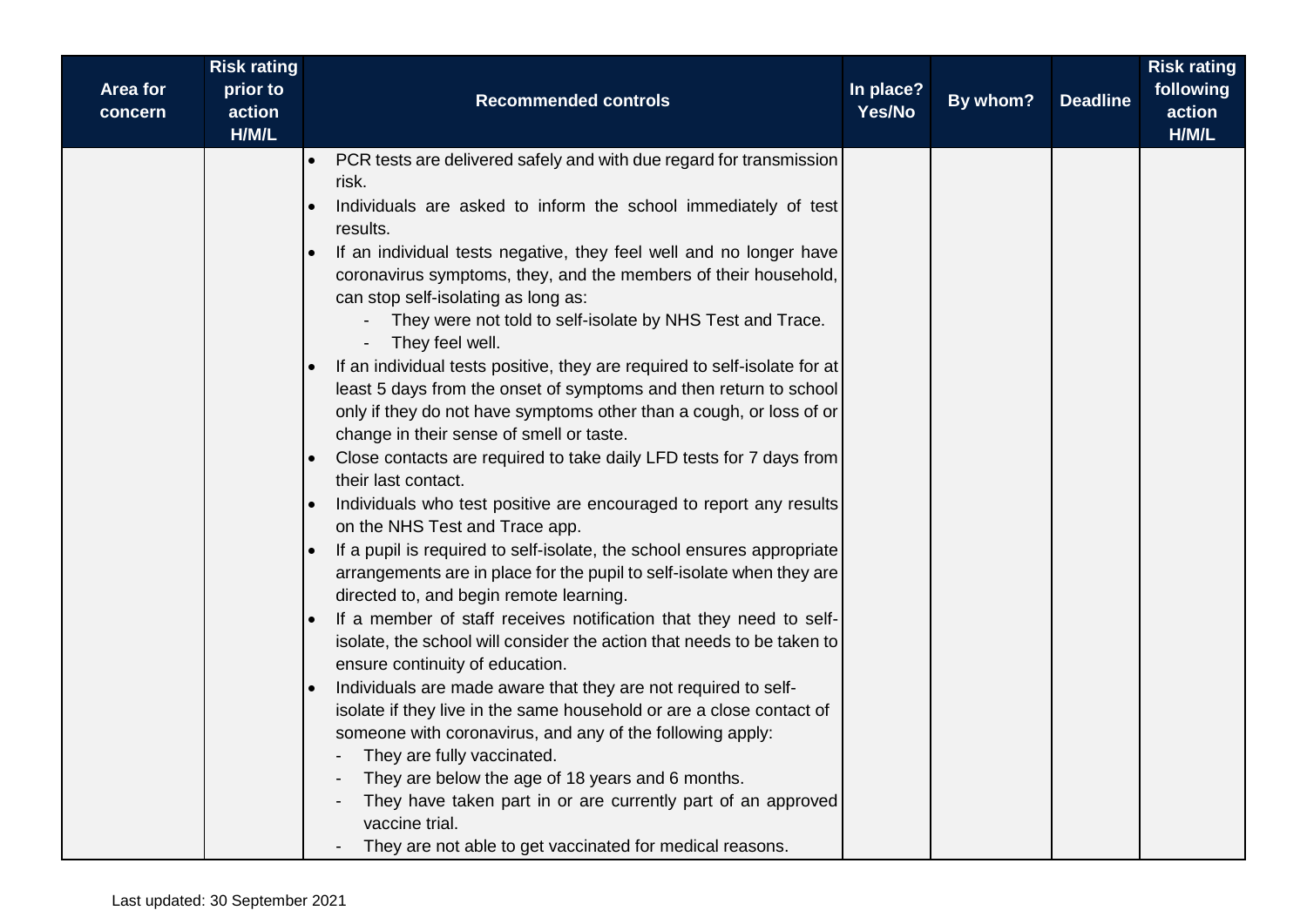| Area for<br>concern               | <b>Risk rating</b><br>prior to<br>action<br>H/M/L | <b>Recommended controls</b>                                                                                                                                                                                                                                                                                                                                                                                                                                                                                                                                                                                                                                                                                                                                                                                                                                                                                                                                                                                                                                                                                                                                                                                                                                                                                                                                                                                                                                                                                                  | In place?<br>Yes/No | By whom? | <b>Deadline</b>    | <b>Risk rating</b><br>following<br>action<br>H/M/L |
|-----------------------------------|---------------------------------------------------|------------------------------------------------------------------------------------------------------------------------------------------------------------------------------------------------------------------------------------------------------------------------------------------------------------------------------------------------------------------------------------------------------------------------------------------------------------------------------------------------------------------------------------------------------------------------------------------------------------------------------------------------------------------------------------------------------------------------------------------------------------------------------------------------------------------------------------------------------------------------------------------------------------------------------------------------------------------------------------------------------------------------------------------------------------------------------------------------------------------------------------------------------------------------------------------------------------------------------------------------------------------------------------------------------------------------------------------------------------------------------------------------------------------------------------------------------------------------------------------------------------------------------|---------------------|----------|--------------------|----------------------------------------------------|
|                                   |                                                   | Pupils under 18 and 6 months that have been identified as a close<br>contact are made aware that they should continue to attend school<br>as normal.                                                                                                                                                                                                                                                                                                                                                                                                                                                                                                                                                                                                                                                                                                                                                                                                                                                                                                                                                                                                                                                                                                                                                                                                                                                                                                                                                                         |                     |          |                    |                                                    |
| Confirmed cases<br>of coronavirus | Н                                                 | Parents are informed, via email, of how the school responds to<br>confirmed cases of coronavirus. A template letter provided by<br>Public Health is used.<br>Where an individual in the school community tests positive for<br>coronavirus, the school follows public health advice.<br>Key details (i.e. date of symptoms and/or test are recorded by office<br>$\bullet$<br>staff).<br>The school works with the DfE's dedicated coronavirus advice<br>service (or local HPT if the case is escalated) to carry out a rapid<br>risk assessment and identify appropriate next steps.<br>Household members of close contacts of positive or symptomatic<br>individuals do not self-isolate unless they, or the close contact,<br>develop symptoms or test positive.<br>All parents and staff are informed of the confirmed case; however,<br>the name of the individual is not shared.<br>The school does not request evidence of negative test results or<br>other medical evidence before admitting individuals back to school<br>after a period of self-isolation.<br>If the school reaches the threshold of cases within 10 days, or an<br>overall rise in sickness absence where coronavirus is suspected,<br>the school continues to work with the DfE's dedicated coronavirus<br>advice service (or local HPT if the case is escalated).<br>The school follows any further actions advised by its local Incident<br>Management Team when it is investigating a suspected or<br>confirmed case of the Omicron variant. | Y                   | HT & DHT | SEPT <sub>21</sub> |                                                    |
| Attendance                        |                                                   | The school informs parents and pupils that attendance is<br>mandatory for all pupils, unless they are self-isolating.                                                                                                                                                                                                                                                                                                                                                                                                                                                                                                                                                                                                                                                                                                                                                                                                                                                                                                                                                                                                                                                                                                                                                                                                                                                                                                                                                                                                        |                     |          |                    |                                                    |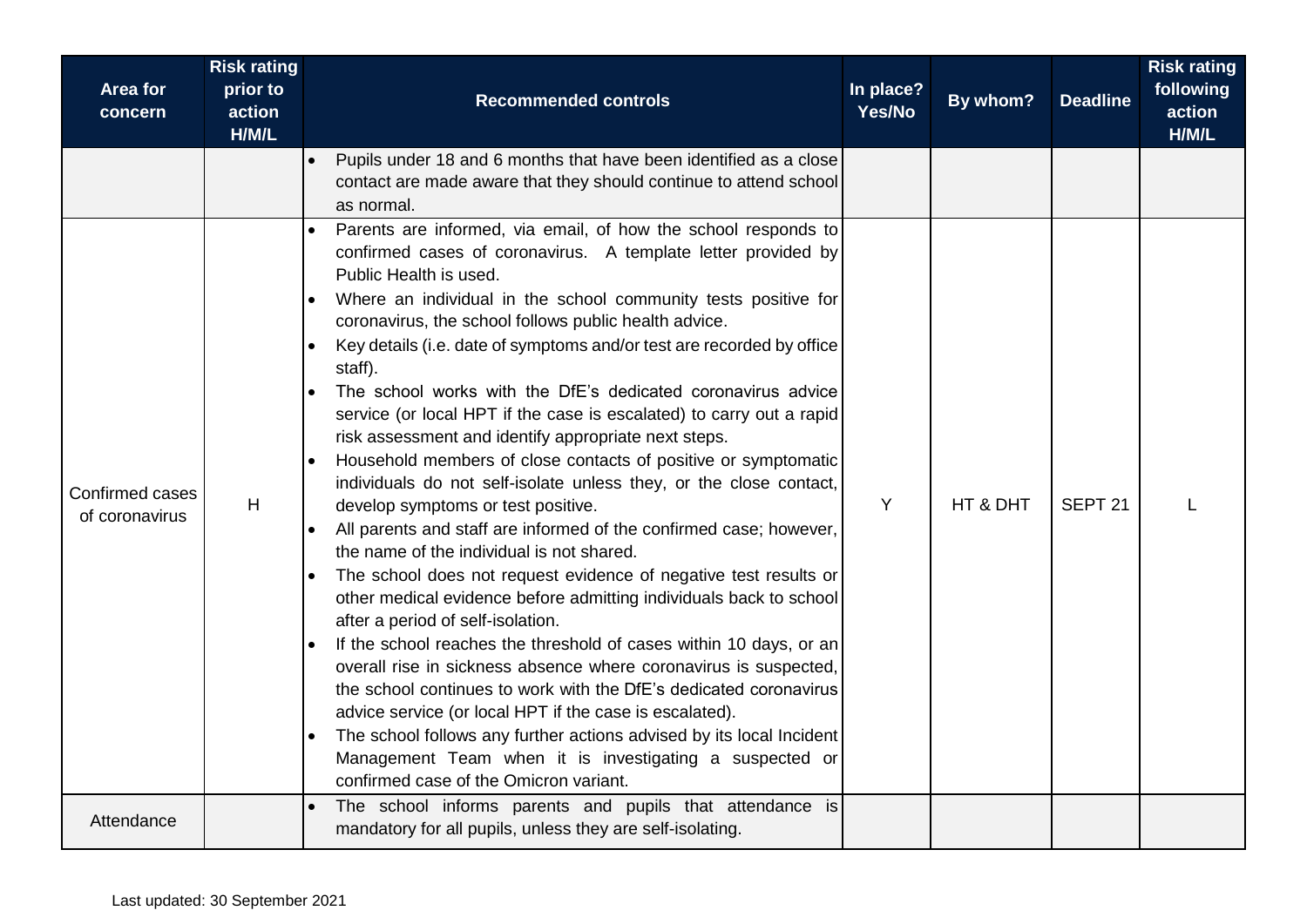|                            | <b>Risk rating</b>          |                                                                                                                                                                                                                                                                                                                                                                                                                                                                                                                                                                                                                                                                                                                                                                                                                                                                                                                                                                                                                                                                                                                                                                                                                                                                                                                                                                                                                                                                                                                                                                                                                                                                                                                                                                                                                                 |                     |            |                    | <b>Risk rating</b>           |
|----------------------------|-----------------------------|---------------------------------------------------------------------------------------------------------------------------------------------------------------------------------------------------------------------------------------------------------------------------------------------------------------------------------------------------------------------------------------------------------------------------------------------------------------------------------------------------------------------------------------------------------------------------------------------------------------------------------------------------------------------------------------------------------------------------------------------------------------------------------------------------------------------------------------------------------------------------------------------------------------------------------------------------------------------------------------------------------------------------------------------------------------------------------------------------------------------------------------------------------------------------------------------------------------------------------------------------------------------------------------------------------------------------------------------------------------------------------------------------------------------------------------------------------------------------------------------------------------------------------------------------------------------------------------------------------------------------------------------------------------------------------------------------------------------------------------------------------------------------------------------------------------------------------|---------------------|------------|--------------------|------------------------------|
| <b>Area for</b><br>concern | prior to<br>action<br>H/M/L | <b>Recommended controls</b>                                                                                                                                                                                                                                                                                                                                                                                                                                                                                                                                                                                                                                                                                                                                                                                                                                                                                                                                                                                                                                                                                                                                                                                                                                                                                                                                                                                                                                                                                                                                                                                                                                                                                                                                                                                                     | In place?<br>Yes/No | By whom?   | <b>Deadline</b>    | following<br>action<br>H/M/L |
|                            |                             | Parents are informed that the usual rules on school attendance<br>apply – this means parents have a duty to ensure that their child<br>attends regularly.<br>The attendance register is taken as normal and absences are<br>$\bullet$<br>followed up, in line with the Attendance and Absence Policy.<br>Where a pupil is unable to attend the site because they are<br>$\bullet$<br>complying with clinical and/or public health advice, they are offered<br>access to remote education immediately.<br>Any concerns from staff, parents and pupils about being on the<br>school site are discussed between appropriate individuals.<br>Pupils who are reluctant or anxious to attend school are identified<br>and relevant staff members develop plans to reengage these<br>pupils.<br>The school uses the additional catch-up funding, as well as existing<br>pastoral and support services, resources and funding, to put in<br>place measures for those families who need additional support to<br>secure pupils' regular attendance.<br>Staff and pupils who have returned to the UK from foreign countries<br>within the last month complete the necessary quarantine period, as<br>outlined in the government's <i>guidance</i> , before attending school.<br>The school works with the LA to engage with families who are<br>$\bullet$<br>abroad to understand the pupils' circumstances and their plans to<br>return. The school will encourage families to return where they are<br>able to, emphasising the benefits of regular school attendance<br>and reminding them that school attendance is mandatory.<br>Where possible, remote education will be provided for pupils who<br>are abroad, and facing challenges to return due to coronavirus-<br>related travel restrictions, for the period they are abroad. |                     |            |                    |                              |
| Protecting<br>clinically   | H                           | In line with the latest guidance, pupils under the age of 18 who were<br>$\bullet$<br>previously considered to be clinically extremely vulnerable (CEV)<br>are no longer considered CEV.                                                                                                                                                                                                                                                                                                                                                                                                                                                                                                                                                                                                                                                                                                                                                                                                                                                                                                                                                                                                                                                                                                                                                                                                                                                                                                                                                                                                                                                                                                                                                                                                                                        | Y                   | <b>SLT</b> | SEPT <sub>21</sub> | M                            |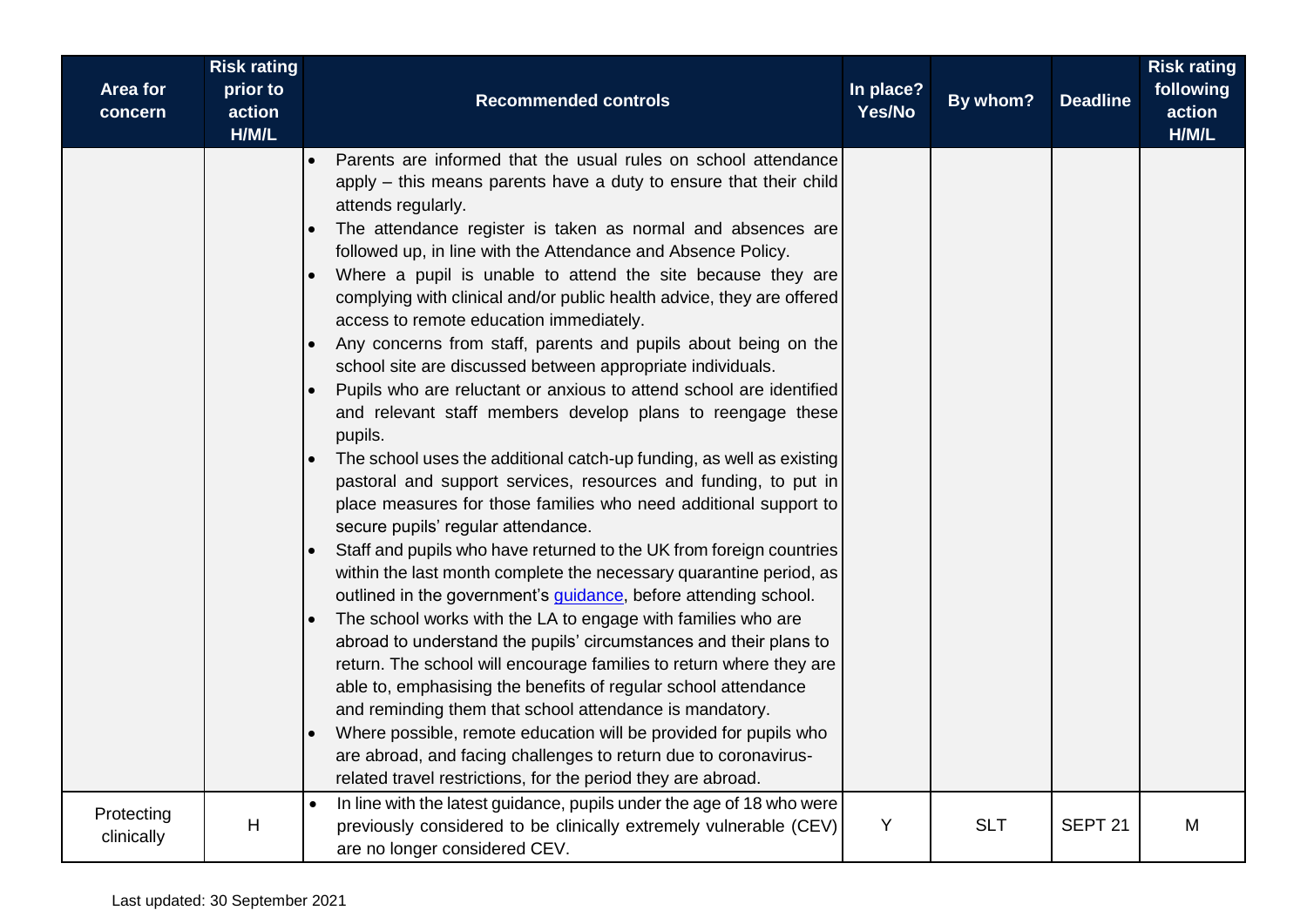| Area for<br>concern       | <b>Risk rating</b><br>prior to<br>action<br>H/M/L | <b>Recommended controls</b>                                                                                                                                                                                                                                                                                                                                                                                                                                                                                                                                                                                                                                                                                                                                                                                                                                                                                                                                                                                                                                                                                                                                                                                                                                                                                                                                                                                                                                                                                                                                                                                                                                                                                                                                                                                                        | In place?<br>Yes/No | By whom? | <b>Deadline</b> | <b>Risk rating</b><br>following<br>action<br>H/M/L |
|---------------------------|---------------------------------------------------|------------------------------------------------------------------------------------------------------------------------------------------------------------------------------------------------------------------------------------------------------------------------------------------------------------------------------------------------------------------------------------------------------------------------------------------------------------------------------------------------------------------------------------------------------------------------------------------------------------------------------------------------------------------------------------------------------------------------------------------------------------------------------------------------------------------------------------------------------------------------------------------------------------------------------------------------------------------------------------------------------------------------------------------------------------------------------------------------------------------------------------------------------------------------------------------------------------------------------------------------------------------------------------------------------------------------------------------------------------------------------------------------------------------------------------------------------------------------------------------------------------------------------------------------------------------------------------------------------------------------------------------------------------------------------------------------------------------------------------------------------------------------------------------------------------------------------------|---------------------|----------|-----------------|----------------------------------------------------|
| vulnerable<br>individuals |                                                   | Previously considered CEV pupils attend on-site school provision<br>as normal unless they have been advised by their medical<br>specialist to isolate due to their medical condition.<br>Pupils who live with someone who is CEV continue to attend school<br>$\bullet$<br>as normal.<br>The relevant staff liaise with the parents of pupils whose medical<br>$\bullet$<br>specialist has recommended they isolate to discuss their concerns<br>and the infection control measures in place at the school.<br>Clinically vulnerable staff continue to attend school provided they<br>follow the school's control measures to minimise the risks of<br>transmission.<br>CEV staff follow the same guidance as their colleagues, but may<br>$\bullet$<br>follow additional precautions outlined by their medical specialist.<br>Staff who live with those who are CEV attend the workplace but<br>$\bullet$<br>ensure they maintain good prevention practice in the workplace and<br>at home.<br>Line managers hold discussions with staff who are deemed more<br>vulnerable to infection and discuss their concerns and the infection<br>control measures in place at the school.<br>The SLT considers requests made by staff who wish to make<br>$\bullet$<br>changes to their working environment or working hours in the<br>interest of health and safety.<br>If required, CEV staff can adjust their working hours, as agreed by<br>the SLT.<br>The headteacher ensures that the school can be adequately and<br>safely staffed.<br>A separate risk assessment is carried out for pregnant staff. The<br>school follows the relevant specific guidance for pregnant<br>employees.<br>Pregnant staff of any gestation are not required to continue working<br>on site if this is not supported by the separate risk assessment. |                     |          |                 |                                                    |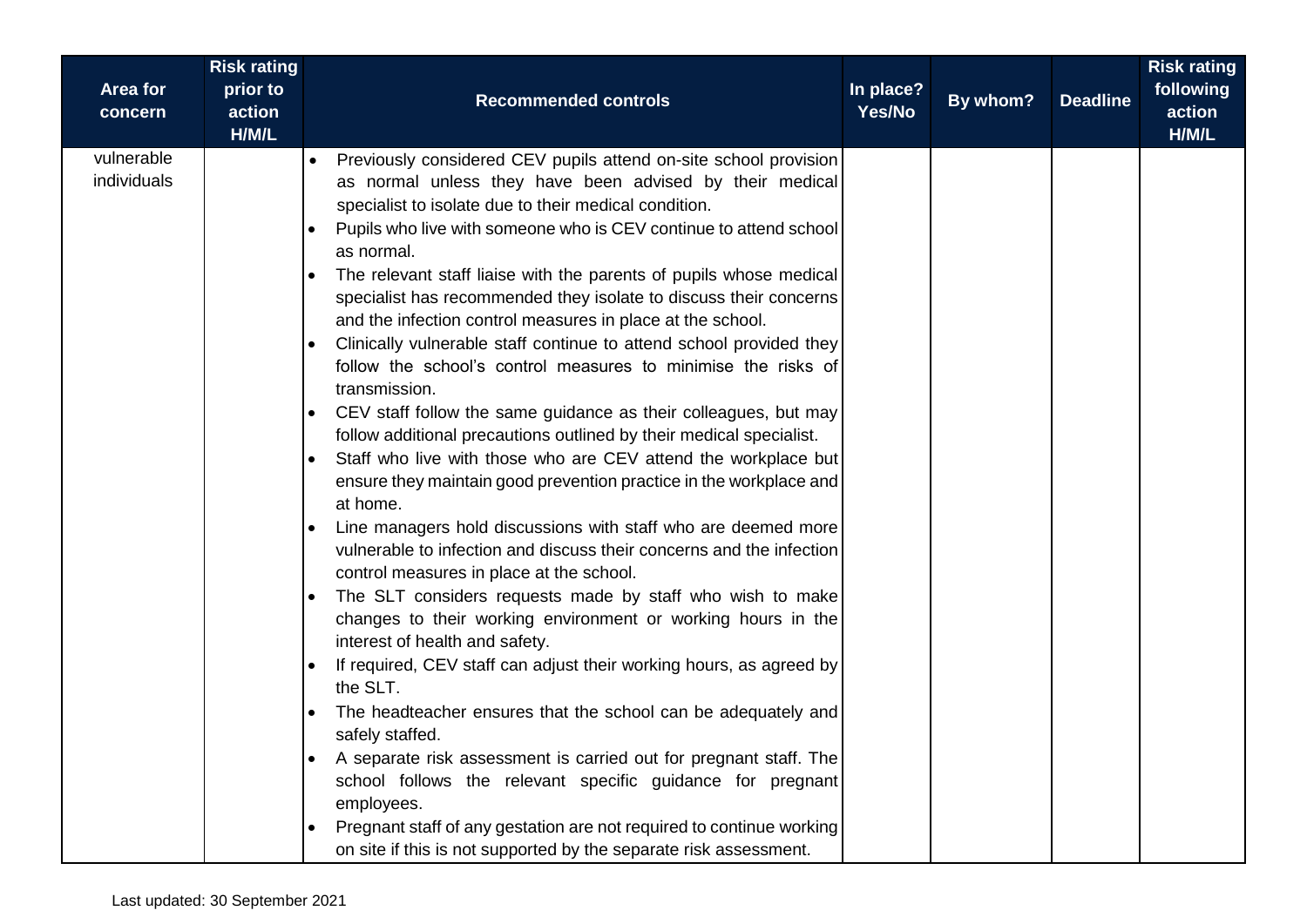|                     | <b>Risk rating</b>          |                                                                                                                                                                                                                                                                                                                                                                                                                                                                                                                                                                                                                                                                                                                                                                                                                                                                                                                                                                                                                                                                                                                                                                                                                                                                                                 |                     |          |                    | <b>Risk rating</b>           |
|---------------------|-----------------------------|-------------------------------------------------------------------------------------------------------------------------------------------------------------------------------------------------------------------------------------------------------------------------------------------------------------------------------------------------------------------------------------------------------------------------------------------------------------------------------------------------------------------------------------------------------------------------------------------------------------------------------------------------------------------------------------------------------------------------------------------------------------------------------------------------------------------------------------------------------------------------------------------------------------------------------------------------------------------------------------------------------------------------------------------------------------------------------------------------------------------------------------------------------------------------------------------------------------------------------------------------------------------------------------------------|---------------------|----------|--------------------|------------------------------|
| Area for<br>concern | prior to<br>action<br>H/M/L | <b>Recommended controls</b>                                                                                                                                                                                                                                                                                                                                                                                                                                                                                                                                                                                                                                                                                                                                                                                                                                                                                                                                                                                                                                                                                                                                                                                                                                                                     | In place?<br>Yes/No | By whom? | <b>Deadline</b>    | following<br>action<br>H/M/L |
|                     |                             | Staff who are 28 weeks pregnant and beyond, or are pregnant and<br>have an underlying health condition that puts them at a greater risk<br>of severe illness from coronavirus at any gestation, are supported<br>to take a more precautionary approach.<br>The school ensures pregnant staff are able to adhere to any active<br>guidance on social distancing (where directed) and/or advice for<br>pregnant women considered to be clinically extremely vulnerable).<br>The above principles on protecting pregnant staff also apply to<br>pregnant pupils.<br>The school encourages staff to get vaccinated if possible, and enables<br>these staff members to attend booked vaccination appointments, even<br>during term time.                                                                                                                                                                                                                                                                                                                                                                                                                                                                                                                                                             |                     |          |                    |                              |
| Workforce           | M                           | From 13 December, school office workers who can work from home<br>do so. All other staff who are involved in the face-to-face provision<br>of education are required to continue attending school.<br>The headteacher considers whether it is possible for specific staff<br>undertaking certain roles to work from home without disrupting<br>face-to-face education at the school.<br>Line managers discuss and agree any proposed changes in role or<br>responsibility with members of staff.<br>The headteacher ensures safe staffing ratios are met and that all<br>staff have the relevant training to undertake their roles. If there are<br>concerns about staffing capacity, the headteacher talks to the LA.<br>Appropriate support for pupils with SEND remains in place.<br>Line managers discuss and agree any proposed changes in role or<br>responsibility with members of staff.<br>The headteacher ensures safe staffing ratios are met and that all<br>staff have the relevant training to undertake their roles. If there are<br>concerns about staffing capacity, the headteacher talks to the LA.<br>Arrangements are made to enable specialists, therapists, clinicians<br>and other support staff for pupils with SEND to continue to provide<br>interventions as usual. | Y                   | HT       | SEPT <sub>21</sub> |                              |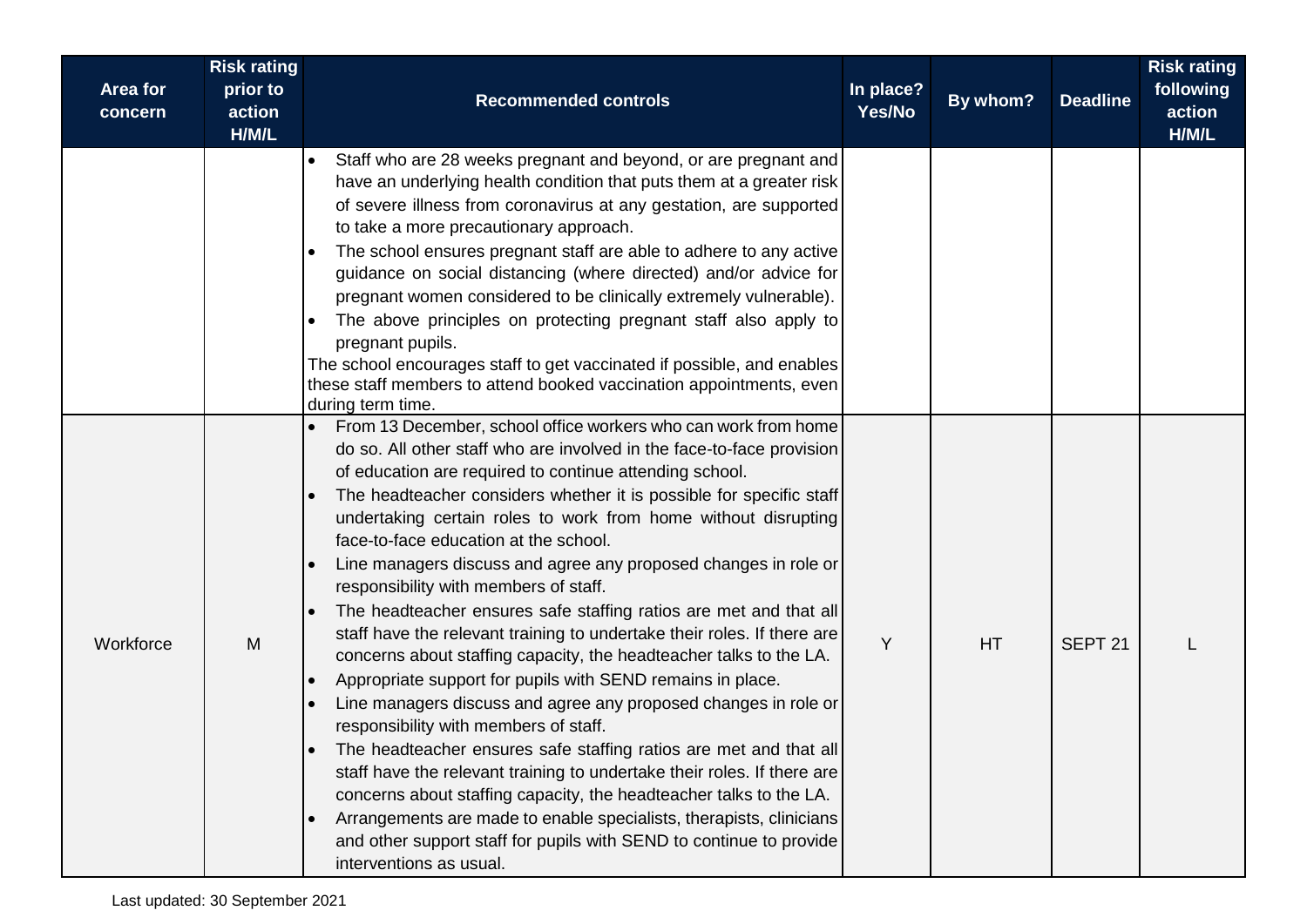| <b>Area for</b><br>concern       | <b>Risk rating</b><br>prior to<br>action<br>H/M/L | <b>Recommended controls</b>                                                                                                                                                                                                                                                                                                                                                                                                                                                                                                                                                                                                                                                                                                                                                                                                                                                                                                                                                                                                                                                                                                                                                                                                                                                                                                                                                                                                                                                                                                                                                                                                                                                                    | In place?<br>Yes/No | By whom?    | <b>Deadline</b> | <b>Risk rating</b><br>following<br>action<br>H/M/L |
|----------------------------------|---------------------------------------------------|------------------------------------------------------------------------------------------------------------------------------------------------------------------------------------------------------------------------------------------------------------------------------------------------------------------------------------------------------------------------------------------------------------------------------------------------------------------------------------------------------------------------------------------------------------------------------------------------------------------------------------------------------------------------------------------------------------------------------------------------------------------------------------------------------------------------------------------------------------------------------------------------------------------------------------------------------------------------------------------------------------------------------------------------------------------------------------------------------------------------------------------------------------------------------------------------------------------------------------------------------------------------------------------------------------------------------------------------------------------------------------------------------------------------------------------------------------------------------------------------------------------------------------------------------------------------------------------------------------------------------------------------------------------------------------------------|---------------------|-------------|-----------------|----------------------------------------------------|
|                                  |                                                   | The school continues its recruitment processes as normal.                                                                                                                                                                                                                                                                                                                                                                                                                                                                                                                                                                                                                                                                                                                                                                                                                                                                                                                                                                                                                                                                                                                                                                                                                                                                                                                                                                                                                                                                                                                                                                                                                                      |                     |             |                 |                                                    |
| Unvaccinated<br>members of staff | H                                                 | The school encourages all eligible staff to take up the vaccine offer<br>and publicises the benefits using impartial, factual information in<br>line with NHS guidance.<br>The school enables staff who are eligible for vaccination to attend<br>booked appointments, including during term time where possible.<br>The school consults with its recognised trade unions when<br>implementing its approach to vaccinations.<br>The headteacher ensures all line managers are aware of the<br>school's approach to vaccinations and implement it accordingly.<br>The school asks for the vaccination status of members of staff on<br>the basis that schools are a place of high contact and its need to<br>protect other staff and pupils.<br>The schools ensures that all staff are aware that anyone who is<br>unvaccinated must follow government guidelines if they are a close<br>contact of a positive coronavirus case, develop symptoms, or<br>produce a positive LFD or PCR test result.<br>Where a member of staff raises concerns about the vaccine, their<br>line manager or a trusted member of staff discusses the matter with<br>them openly and honestly, listening to any concerns without<br>pressuring the staff member to make a decision.<br>Unvaccinated members of staff are reminded by their line manager<br>to pay particular attention to the school's existing system of<br>controls, e.g. regular handwashing.<br>The headteacher considers additional measures to protect<br>unvaccinated staff members on a case-by-case basis. Measures to<br>consider include the following:<br>Working from where possible<br>Increased use of testing<br>Social distancing | Y                   | <b>SEPT</b> | HT              |                                                    |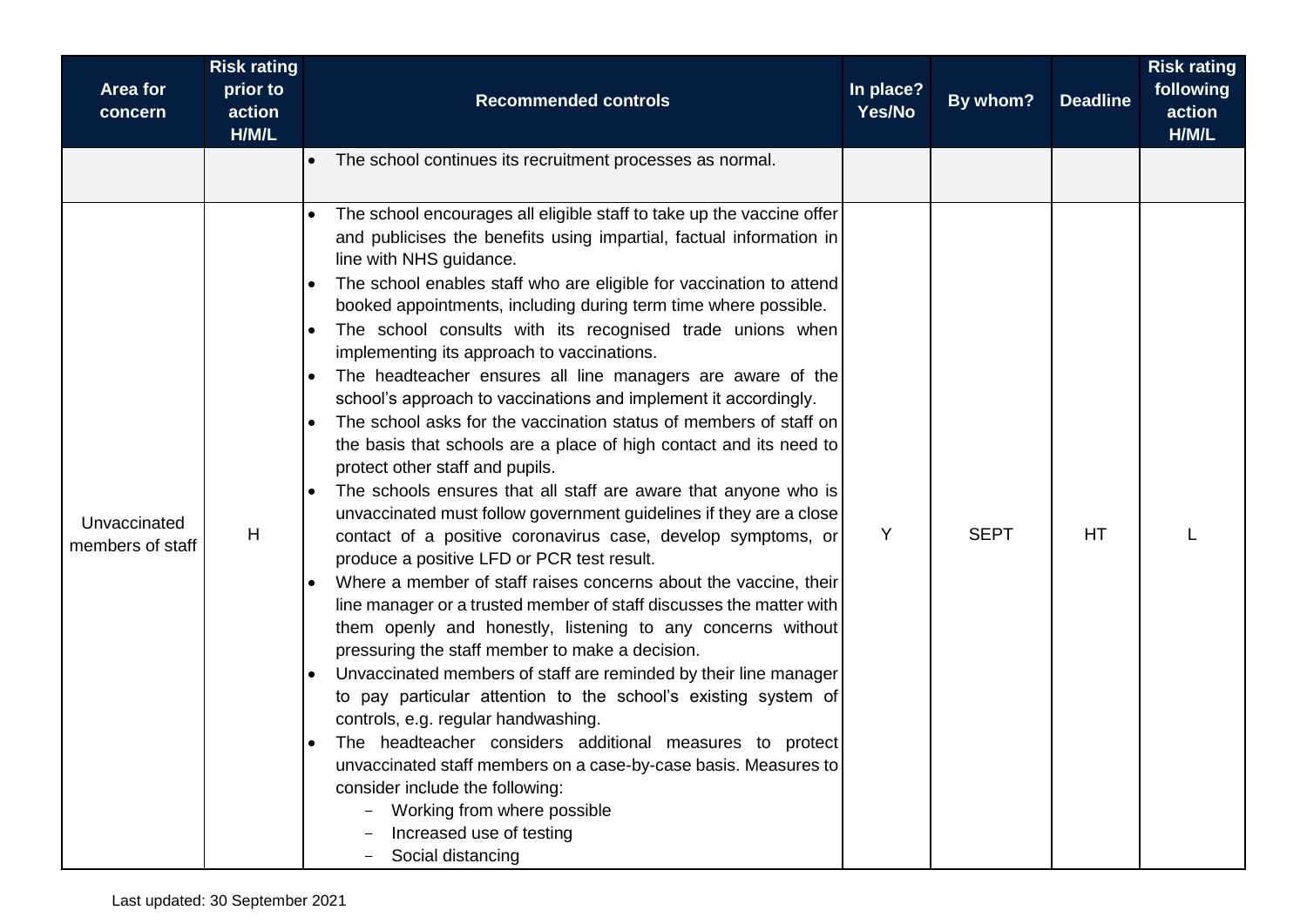| <b>Area for</b><br>concern | <b>Risk rating</b><br>prior to<br>action<br>H/M/L | <b>Recommended controls</b>                                                                                                                                                                                                                                                                                                                                                                                                                                                                                                                                                                                                              | In place?<br>Yes/No | By whom?                            | <b>Deadline</b>    | <b>Risk rating</b><br>following<br>action<br>H/M/L |
|----------------------------|---------------------------------------------------|------------------------------------------------------------------------------------------------------------------------------------------------------------------------------------------------------------------------------------------------------------------------------------------------------------------------------------------------------------------------------------------------------------------------------------------------------------------------------------------------------------------------------------------------------------------------------------------------------------------------------------------|---------------------|-------------------------------------|--------------------|----------------------------------------------------|
|                            |                                                   | The use of PPE<br>The school adheres to the Data Protection Act 2018 and the UK<br>GDPR when asking staff members if they have been vaccinated<br>and when handling information relating to the vaccination status of<br>a member of staff.<br>In all cases, the school does not discriminate against any member<br>of staff who has not being vaccinated for any reason, and adheres<br>to its duties under the Equality Act 2010.<br>The school consults legal advice in all cases where there is the<br>possibility of a dispute regarding the vaccination status of a member<br>of staff or its organisational approach to vaccines. |                     |                                     |                    |                                                    |
| Catering                   | M                                                 | The school's kitchen is fully open and operates within usual legal<br>requirements.<br>The headteacher liaises with catering providers to ensure the<br>kitchens can remain fully open and food is prepared and delivered<br>in line with government's 'Guidance for food businesses on<br>coronavirus (COVID-19)'.<br>FSM vouchers are provided for eligible pupils who are not attending<br>school during term time where they:<br>Are self-isolating.<br>Have symptoms or a positive test result<br>Not attending as a result of local restrictions advised by the<br>government.                                                     | Y                   | <b>CHARTWELL</b><br>S<br><b>SLT</b> | SEPT <sub>21</sub> |                                                    |
| Remote learning            |                                                   | While attendance is mandatory, remote learning is provided for<br>pupils who are following clinical or government guidance to stay at<br>home, e.g. where they are self-isolating. All such pupils not<br>physically unwell are given access to remote education as soon as<br>reasonably practicable.<br>The headteacher ensures that pupils taught remotely in KS1 are set<br>work that as a minimum covers three hours a day on average, and                                                                                                                                                                                          | Y                   | <b>SLT</b><br><b>TEACHERS</b>       | SEPT <sub>21</sub> |                                                    |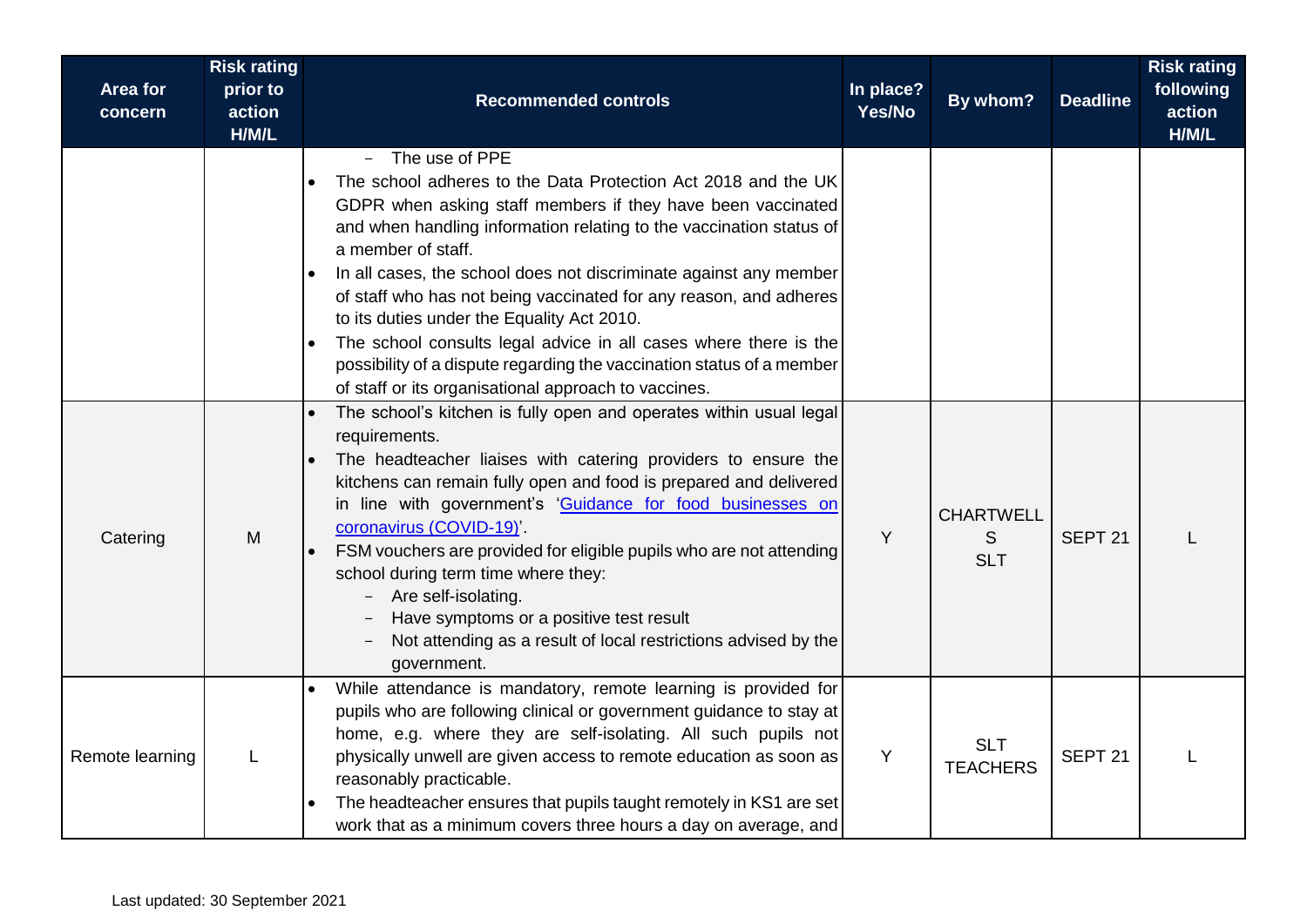| Area for<br>concern       | <b>Risk rating</b><br>prior to<br>action<br>H/M/L | <b>Recommended controls</b>                                                                                                                                                                                                                                                                                                                                                                                                                                                                                                                                                                                                                                                               | In place?<br>Yes/No | By whom?                                       | <b>Deadline</b>    | <b>Risk rating</b><br>following<br>action<br>H/M/L |
|---------------------------|---------------------------------------------------|-------------------------------------------------------------------------------------------------------------------------------------------------------------------------------------------------------------------------------------------------------------------------------------------------------------------------------------------------------------------------------------------------------------------------------------------------------------------------------------------------------------------------------------------------------------------------------------------------------------------------------------------------------------------------------------------|---------------------|------------------------------------------------|--------------------|----------------------------------------------------|
|                           |                                                   | ensures that pupils taught remotely in KS2 are set work that as a<br>minimum covers four hours a day.<br>Teaching staff deliver all remote education in line with the<br>expectations set out in the Pupil Remote Learning Policy.<br>The headteacher ensures that all teaching staff understand these<br>expectations and know how to seek help if they feel unable to meet<br>them.<br>The school informs parents that they should raise any concerns<br>about the quality of the school's remote education offer with the<br>headteacher in the first instance, and that parents may contact<br>Ofsted directly if they feel their concerns have not been<br>satisfactorily addressed. |                     |                                                |                    |                                                    |
| Uniform                   |                                                   | The usual rules on school uniform apply; however, the school takes<br>a mindful and considerate approach to non-compliance.<br>Expectations of uniform are communicated to pupils and parents.<br>To mitigate thermal discomfort caused by increased ventilation,<br>pupils are able to wear additional, suitable indoor items of clothing<br>in addition to their usual uniform - where this occurs, no additional<br>financial pressure is placed on parents.                                                                                                                                                                                                                           | Y                   | <b>SLT</b><br><b>PUPIILS</b><br><b>PARENTS</b> | SEPT <sub>21</sub> |                                                    |
| <b>Educational visits</b> | H                                                 | Educational visits will be conducted in line with the government's<br>roadmap. This includes system of controls and the COVID-secure<br>measures in place at the destination.<br>A full and thorough risk assessment is made in relation to all<br>educational visits to ensure they can be undertaken safely.<br>The school ensures it is prepared to carry out domestic day trips<br>and residential trips.<br>Pupils are allowed on trips to outdoor public places and do not need<br>to be restricted to limits on gatherings, provided:<br>The EYFS staff:child ratios are maintained.<br>A risk assessment is conducted in advance.<br>Good hygiene is maintained throughout.       | Y                   | <b>SLT</b><br><b>TEACHERS</b>                  | SEPT <sub>21</sub> | M                                                  |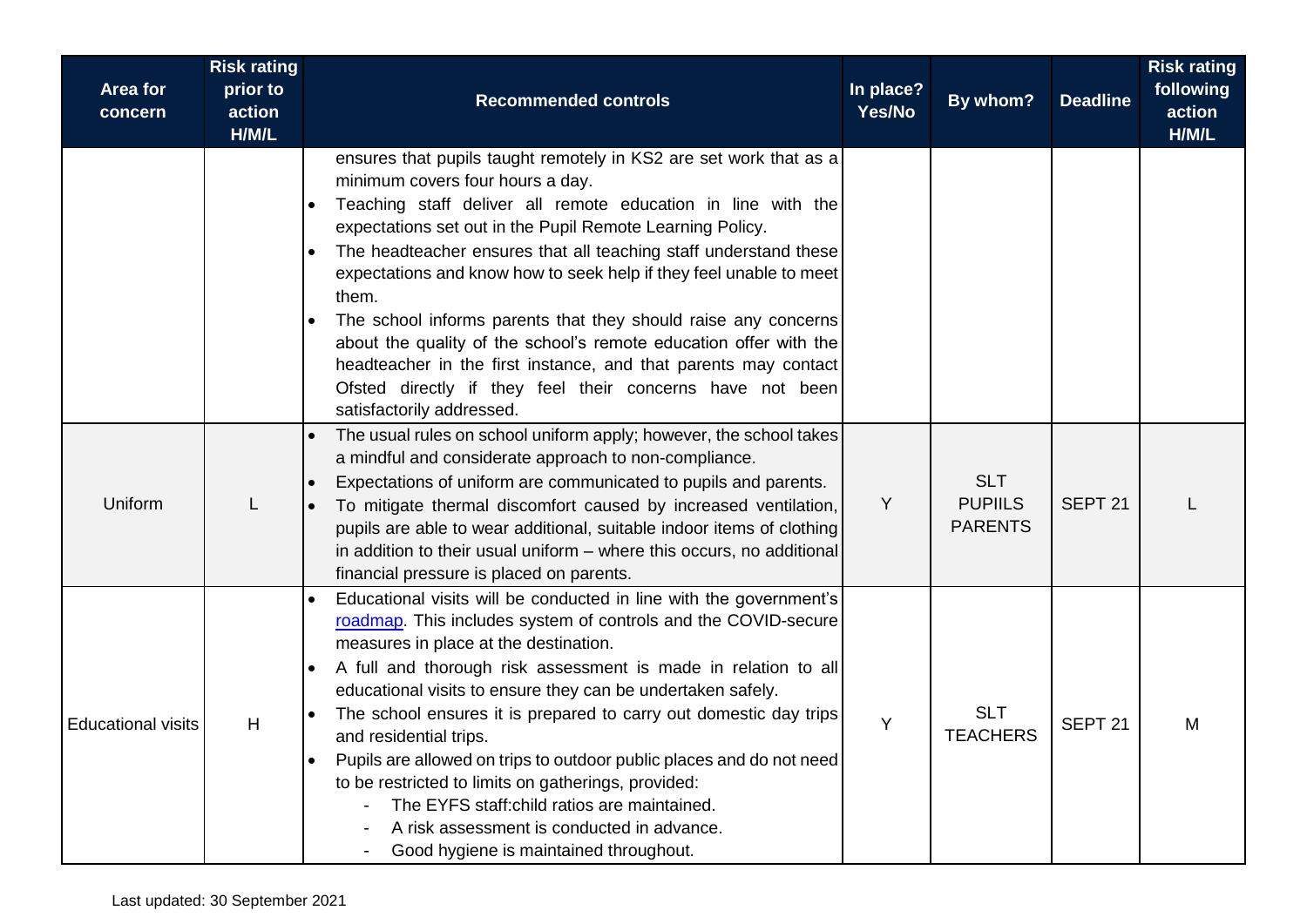| Area for<br>concern                                          | <b>Risk rating</b><br>prior to<br>action<br>H/M/L | <b>Recommended controls</b>                                                                                                                                                                                                                                                                                                                                                                                                                                                                                                                                                                                                                                                                                                                                                                             | In place?<br>Yes/No | By whom?   | <b>Deadline</b>    | <b>Risk rating</b><br>following<br>action<br>H/M/L |
|--------------------------------------------------------------|---------------------------------------------------|---------------------------------------------------------------------------------------------------------------------------------------------------------------------------------------------------------------------------------------------------------------------------------------------------------------------------------------------------------------------------------------------------------------------------------------------------------------------------------------------------------------------------------------------------------------------------------------------------------------------------------------------------------------------------------------------------------------------------------------------------------------------------------------------------------|---------------------|------------|--------------------|----------------------------------------------------|
|                                                              |                                                   | Thorough handwashing happens before and after the trip.<br>The trip is carried out in line with relevant local or national<br>coronavirus guidance.<br>Appropriate insurance arrangements are in place.<br>The school ensures that it has adequate travel insurance and<br>discusses any questions about cover with its insurance provider.<br>Whether an educational visit can take place will be dependent on<br>the current situation within the pandemic.<br>The school follows the guidelines relevant to trips to indoor spaces.<br>Once inside:<br>Staff are to remain with the pupils in the group.<br>Pupils and staff should wash hands thoroughly on arrival<br>and before leaving.                                                                                                          |                     |            |                    |                                                    |
| Extracurricular<br>activities and<br>wraparound<br>provision | H                                                 | The school works to provide all before- and after-school educational<br>activities and wraparound childcare for all pupils.<br>Parents are advised of the provision available and that they should<br>limit the use of multiple out-of-school settings providers where<br>appropriate.<br>The headteacher makes sure external providers of wraparound<br>care who use the school premises have considered the relevant<br>government guidance for their sector and have put in place the<br>appropriate protective measures.<br>Wraparound provisions are run in line with the current government<br>guidance i.e. are COVID secure.<br>Parents are able to access wraparound and extracurricular<br>provision for their children, without any restrictions on the reasons<br>for which they may attend | Y                   | <b>HT</b>  | SEPT <sub>21</sub> | M                                                  |
| Curriculum                                                   |                                                   | All pupils are given the support required to make good progress.                                                                                                                                                                                                                                                                                                                                                                                                                                                                                                                                                                                                                                                                                                                                        | Y                   | <b>SLT</b> | SEPT <sub>21</sub> |                                                    |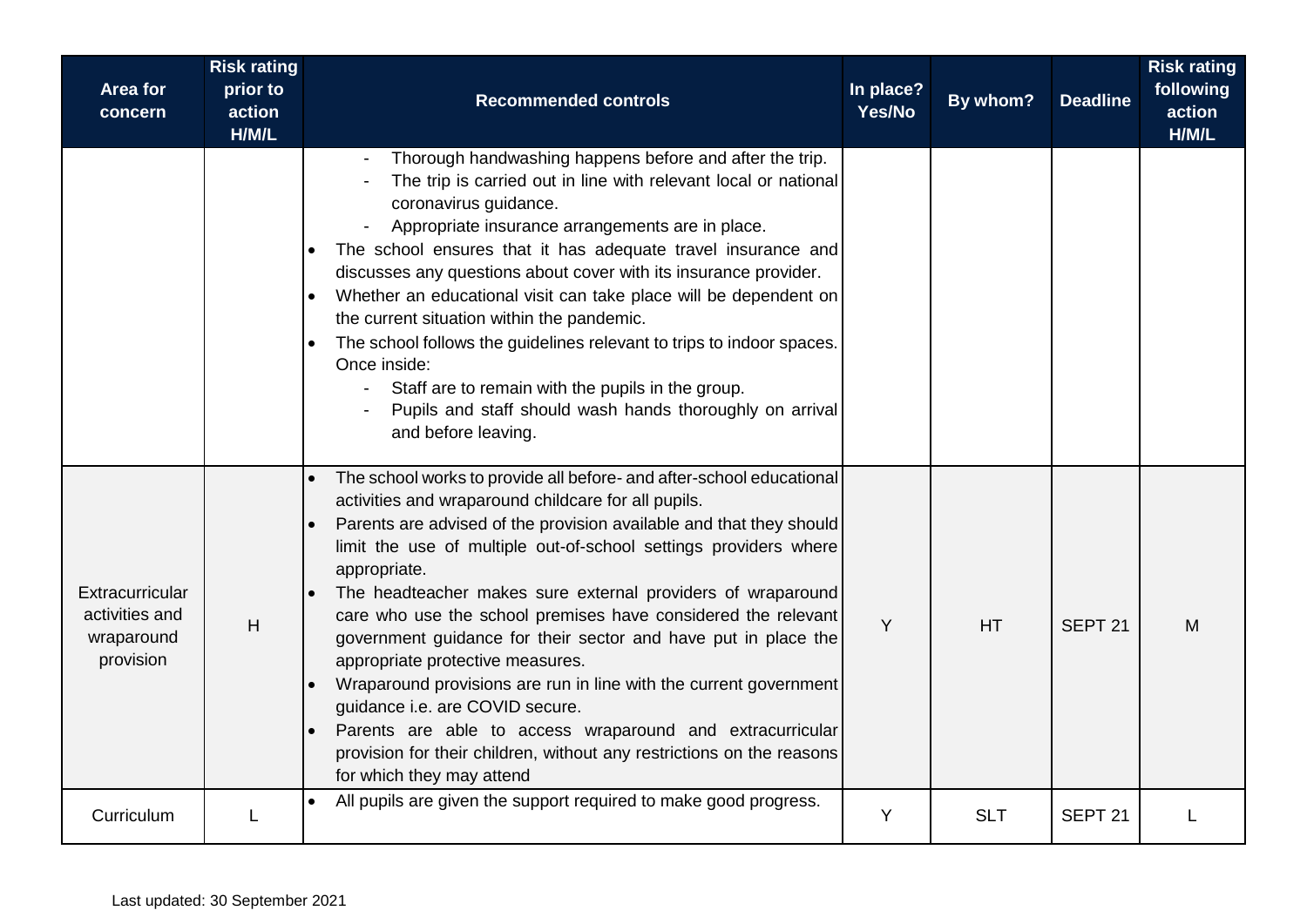| <b>Risk rating</b><br>Area for<br>prior to<br>action<br>concern<br>H/M/L | <b>Recommended controls</b>                                                                                                                                                                                                                                                                                                                                                                                                                                                                                                                                                                                                                                                                                                                                                                                                                                                                                                                                                                                                                                                                                                                                                                                                                                                                                                                                                                                                                                                                                                                                                                                                                                                                                                                                                                                    | In place?<br>Yes/No | By whom? | <b>Deadline</b> | <b>Risk rating</b><br>following<br>action<br>H/M/L |
|--------------------------------------------------------------------------|----------------------------------------------------------------------------------------------------------------------------------------------------------------------------------------------------------------------------------------------------------------------------------------------------------------------------------------------------------------------------------------------------------------------------------------------------------------------------------------------------------------------------------------------------------------------------------------------------------------------------------------------------------------------------------------------------------------------------------------------------------------------------------------------------------------------------------------------------------------------------------------------------------------------------------------------------------------------------------------------------------------------------------------------------------------------------------------------------------------------------------------------------------------------------------------------------------------------------------------------------------------------------------------------------------------------------------------------------------------------------------------------------------------------------------------------------------------------------------------------------------------------------------------------------------------------------------------------------------------------------------------------------------------------------------------------------------------------------------------------------------------------------------------------------------------|---------------------|----------|-----------------|----------------------------------------------------|
|                                                                          | Relevant staff members discuss how the government's curriculum<br>expectations can be met and ensure this is communicated across<br>the school.<br>The government's catch-up funding is utilised to ensure pupils<br>$\bullet$<br>receive the support they need to catch-up on learning lost due to<br>the coronavirus pandemic.<br>The headteacher ensures staff and pupils are aware that there is<br>$\bullet$<br>evidence to suggest that singing and playing wind and brass<br>instruments increases the risk of coronavirus transmission due to<br>the cumulative aerosol transmission.<br>The headteacher ensures the relevant protective measures are in<br>place to minimise the risk of coronavirus transmission, e.g. cleaning<br>musical instruments after use.<br>The school only permits team sports on the list in the Department<br>$\bullet$<br>for Digital, Culture, Media & Sport's (DCMS) team sport <i>guidance</i> .<br>Sports equipment is thoroughly cleaned between each use.<br>School swimming and water safety lessons are conducted in line<br>with Swim England's <i>guidance</i> .<br>Outdoor sports are prioritised where possible.<br>$\bullet$<br>Large indoor spaces with maximised natural ventilation flows, e.g.<br>$\bullet$<br>through opening windows and doors, are used where outdoor<br>sports are not possible.<br>Staff overseeing indoor sports pay scrupulous attention to cleaning<br>$\bullet$<br>and hygiene.<br>Staff are made aware that social distancing in sports is not required<br>$\bullet$<br>unless directed.<br>Measures are in place to minimise the risk of transmission in<br>changing rooms, in line with DCMS guidance.<br>External facilities are used in line with government guidance,<br>including travel to and from those facilities. |                     |          |                 |                                                    |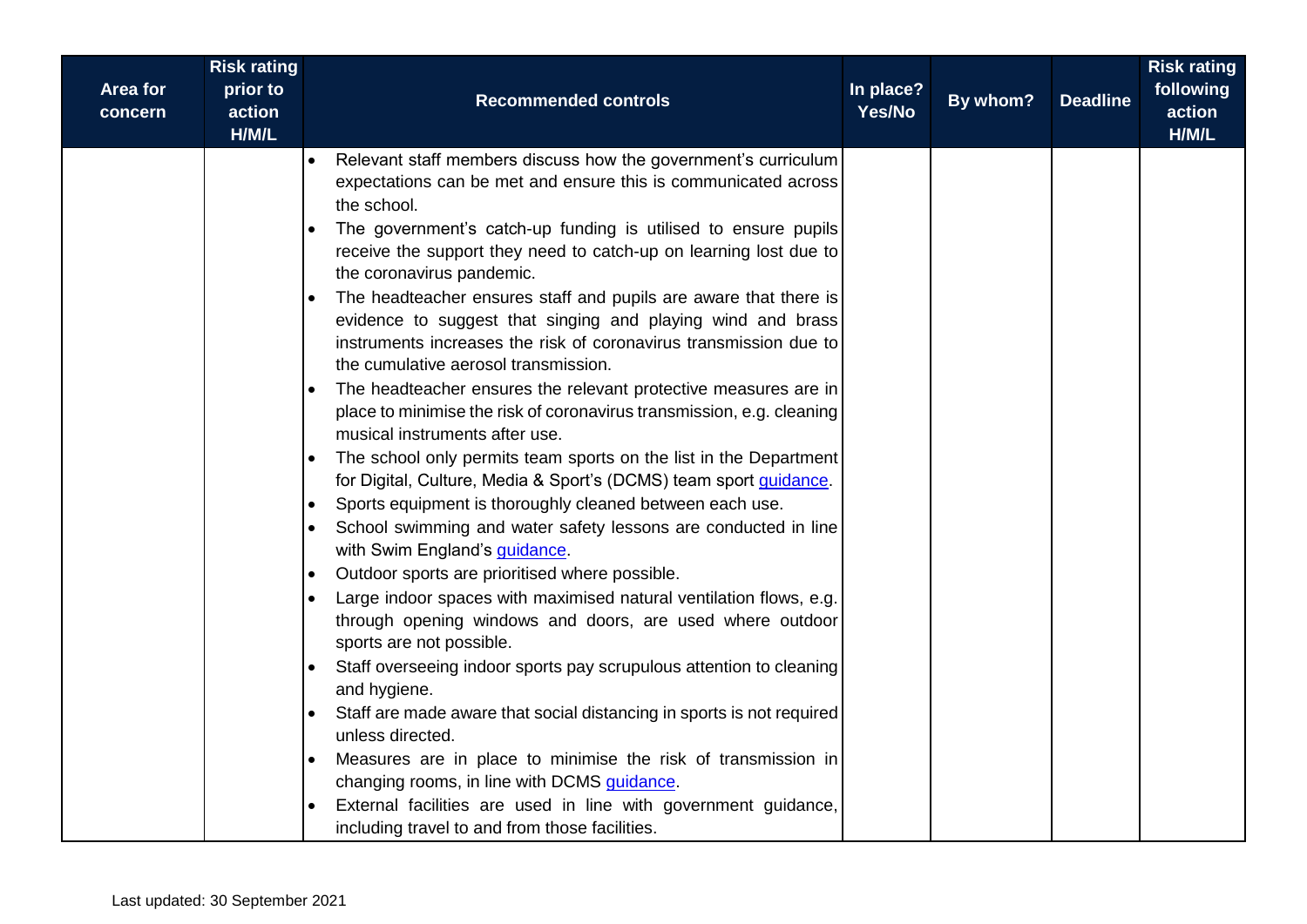| <b>Area for</b><br>concern       | <b>Risk rating</b><br>prior to<br>action<br>H/M/L | <b>Recommended controls</b>                                                                                                                                                                                                                                                                                                                                                                                                                                                                                                                                                                                                                                                                                                                                                                                                                                                                                                                                                                                                                                | In place?<br>Yes/No | By whom?   | <b>Deadline</b>    | <b>Risk rating</b><br>following<br>action<br>H/M/L |
|----------------------------------|---------------------------------------------------|------------------------------------------------------------------------------------------------------------------------------------------------------------------------------------------------------------------------------------------------------------------------------------------------------------------------------------------------------------------------------------------------------------------------------------------------------------------------------------------------------------------------------------------------------------------------------------------------------------------------------------------------------------------------------------------------------------------------------------------------------------------------------------------------------------------------------------------------------------------------------------------------------------------------------------------------------------------------------------------------------------------------------------------------------------|---------------------|------------|--------------------|----------------------------------------------------|
|                                  |                                                   | The school works with external coaches, clubs and organisations<br>for curricular and extracurricular activities and considers how such<br>arrangements operate within the school's wider protective<br>measures.<br>Competitions between different schools, whether indoor or outdoor,<br>can take place in line with government guidance.                                                                                                                                                                                                                                                                                                                                                                                                                                                                                                                                                                                                                                                                                                                |                     |            |                    |                                                    |
| <b>Behaviour</b><br>expectations |                                                   | The school's Behavioural Policy and Code of Conduct sets out<br>behaviour expectations for pupils and is updated in line with new<br>rules and measures.<br>Expectations are communicated clearly to staff, pupils and parents.<br>Pupils who are struggling to reengage with school are supported<br>appropriately.                                                                                                                                                                                                                                                                                                                                                                                                                                                                                                                                                                                                                                                                                                                                       | Y                   | <b>SLT</b> | SEPT <sub>21</sub> |                                                    |
| Wellbeing                        | H                                                 | Two members of the SLT are trained Wellbeing Leads and can<br>disseminate the learning and practice to staff and pupils within the<br>school.<br>Staff are vigilant in discerning pupil mental health and report any<br>concerns to the headteacher or deputy headteacher.<br>The school provides opportunities for pupils to talk about their<br>mental health and experiences during the pandemic.<br>Pupils have access to pastoral support and activities, e.g.<br>opportunities to renew and develop friendships.<br>Discussions are had with pupils, parents and staff to assess how<br>they feel about being on the school site and to enable staff to act<br>on any concerns they may have.<br>Wellbeing polices for pupils and staff are followed.<br>The SLT discusses the implications on staff and pupil workload and<br>puts a plan in place to minimise the risk of stress.<br>The headteacher and the DSL liaise with the LA to determine what<br>additional support is available for pupils who are suffering with their<br>mental health. | Y                   | <b>SLT</b> | SEPT <sub>21</sub> | M                                                  |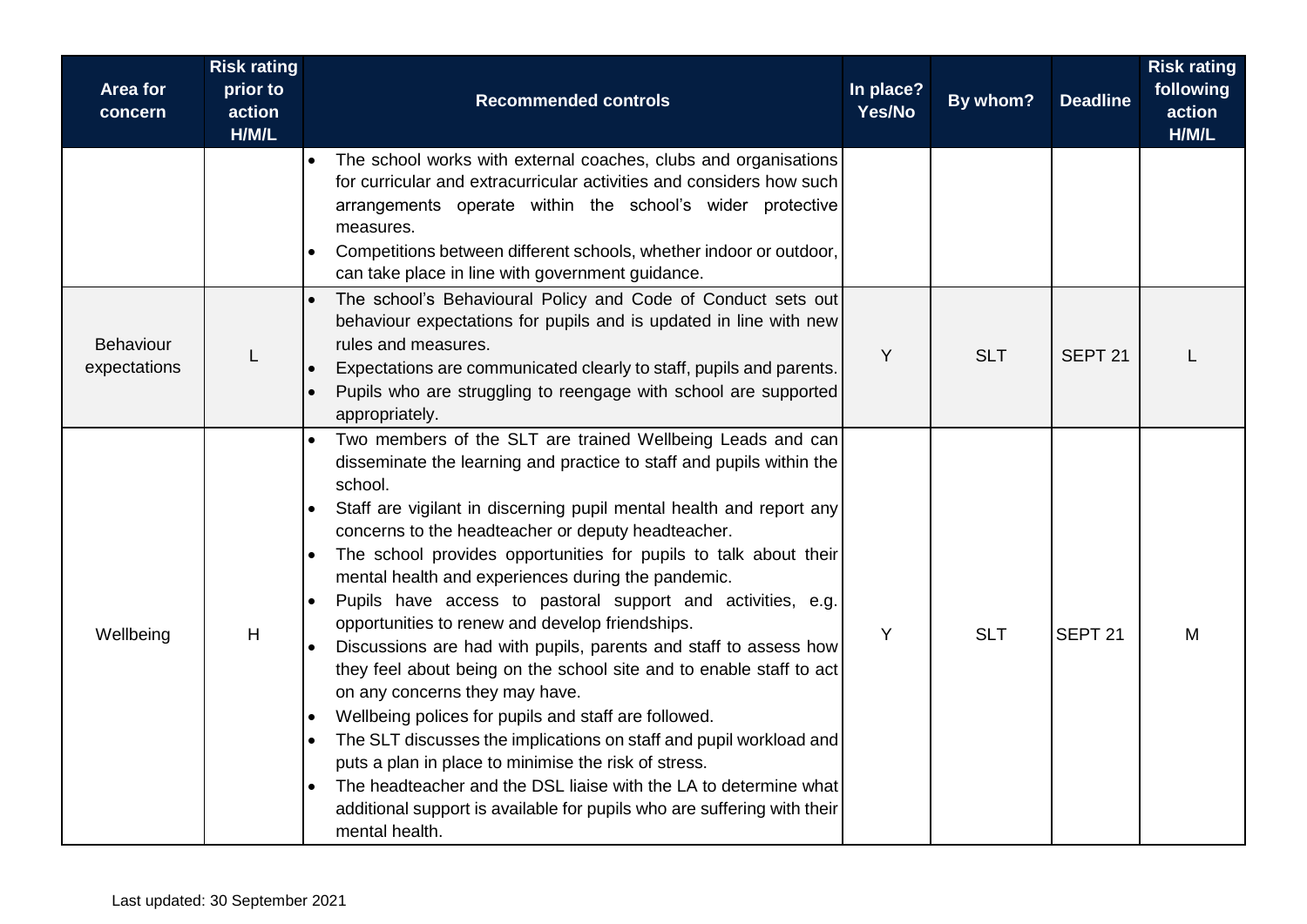| <b>Area for</b><br>concern | <b>Risk rating</b><br>prior to<br>action<br>H/M/L | <b>Recommended controls</b>                                                                                                                                                                                                                                                                                                                                                                                                                                                                                                                                                                                                                                                                                                                                                                                                                                                                                       | In place?<br>Yes/No | By whom?   | <b>Deadline</b>    | <b>Risk rating</b><br>following<br>action<br>H/M/L |
|----------------------------|---------------------------------------------------|-------------------------------------------------------------------------------------------------------------------------------------------------------------------------------------------------------------------------------------------------------------------------------------------------------------------------------------------------------------------------------------------------------------------------------------------------------------------------------------------------------------------------------------------------------------------------------------------------------------------------------------------------------------------------------------------------------------------------------------------------------------------------------------------------------------------------------------------------------------------------------------------------------------------|---------------------|------------|--------------------|----------------------------------------------------|
|                            |                                                   | The headteacher and the SENCO identify pupils with additional<br>needs and put provision in place to ensure their needs are<br>adequately and safely met, e.g. the relevant staff are available.<br>Teachers and the SENCO work together to ensure pupils with<br>SEND are prepared for changes to their routine.<br>The headteacher and DSL ensure provision is in place to help<br>protect wellbeing and mental health, and ensure all staff, volunteers<br>and pupils have access to psychological support.<br>The DSL ensures that adequate pastoral care is in place to support<br>pupils and staff who require it.<br>The school engages with local immunisation providers to ensure<br>immunisations programmes can be provided on site in line with the<br>relevant protective control measures.<br>Safeguarding issues are managed in line with the Child Protection<br>and Safeguarding Policy.         |                     |            |                    |                                                    |
| Safeguarding               | H                                                 | The school's Child Protection and Safeguarding Policy is reviewed<br>as necessary to reflect the current operations of the school.<br>The DSL liaises with the necessary personnel and parents to<br>manage and address any new and ongoing safeguarding concerns,<br>e.g. ongoing bullying.<br>The DSL ensures that adequate pastoral care is in place to support<br>pupils and staff who require it.<br>The DSL ensures the relevant staff have the appropriate training to<br>support pupils and staff who require pastoral care.<br>The DSL and their deputies are provided with time to help them<br>support staff and pupils in relation to any new safeguarding and<br>welfare concerns and the handling of referrals to children's social<br>care and other agencies.<br>If a parent elects to educate their child at home, the school<br>considers whether this decision gives greater cause for concern | Y                   | <b>SLT</b> | SEPT <sub>21</sub> | M                                                  |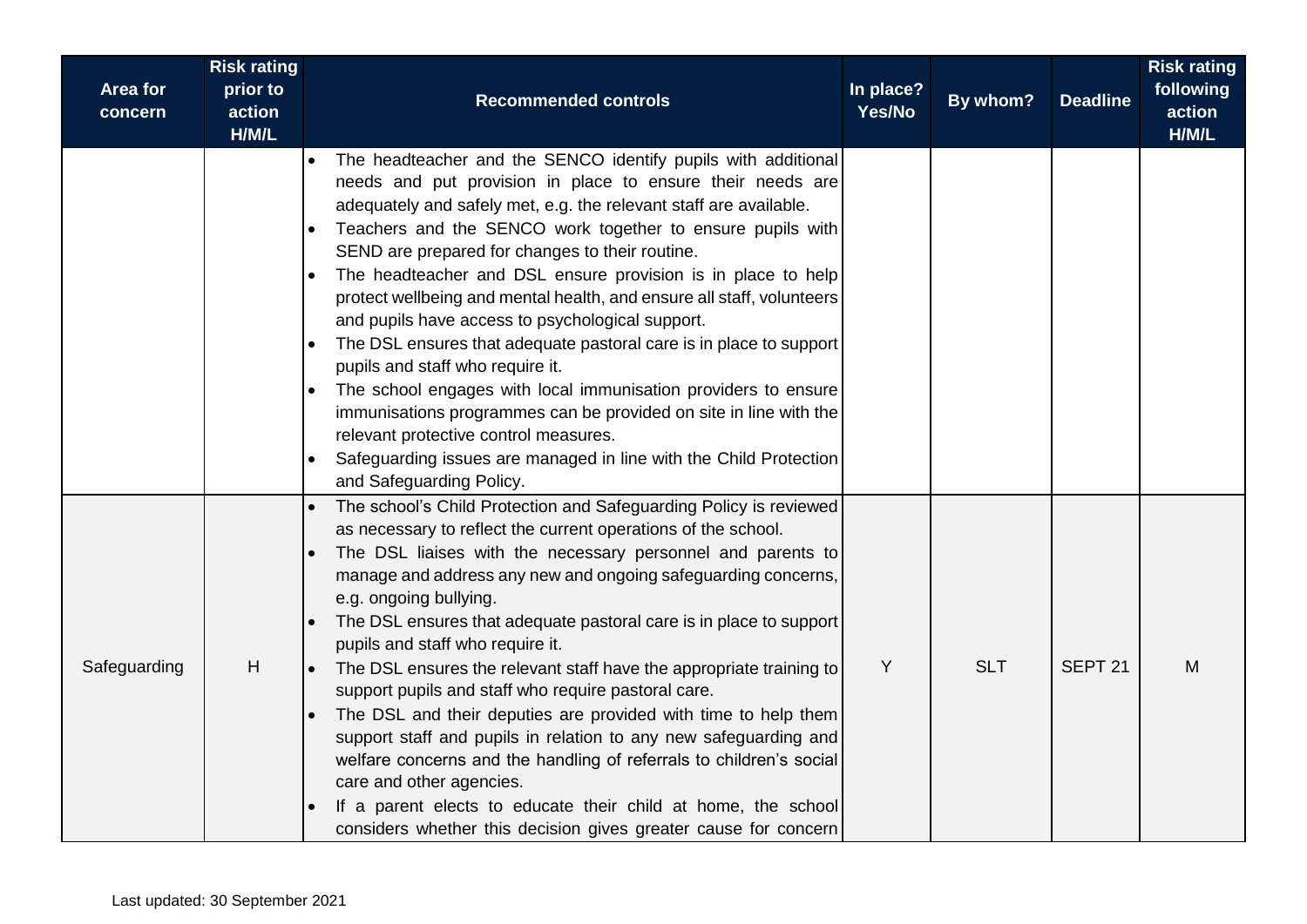| <b>Area for</b><br>concern | <b>Risk rating</b><br>prior to<br>action<br>H/M/L | <b>Recommended controls</b>                                                                                                                                                                                                                                                                                                                                                                                                                                                                                                                                                                                                                                                                                                                                                                                                                                                                                                                                                                                                                                                                                                                                                                                                                                                                                                                          | In place?<br>Yes/No | By whom?         | <b>Deadline</b>    | <b>Risk rating</b><br>following<br>action<br>H/M/L |
|----------------------------|---------------------------------------------------|------------------------------------------------------------------------------------------------------------------------------------------------------------------------------------------------------------------------------------------------------------------------------------------------------------------------------------------------------------------------------------------------------------------------------------------------------------------------------------------------------------------------------------------------------------------------------------------------------------------------------------------------------------------------------------------------------------------------------------------------------------------------------------------------------------------------------------------------------------------------------------------------------------------------------------------------------------------------------------------------------------------------------------------------------------------------------------------------------------------------------------------------------------------------------------------------------------------------------------------------------------------------------------------------------------------------------------------------------|---------------------|------------------|--------------------|----------------------------------------------------|
|                            |                                                   | compared to the pupil remaining in school. If there is cause for<br>concern, the DSL considers making a referral to the LA.                                                                                                                                                                                                                                                                                                                                                                                                                                                                                                                                                                                                                                                                                                                                                                                                                                                                                                                                                                                                                                                                                                                                                                                                                          |                     |                  |                    |                                                    |
| Contingency<br>planning    | M                                                 | Remote education plans are in place for pupils who are self-<br>isolating or shielding.<br>The school has a Coronavirus (COVID-19): Contingency Plan -<br>also known as an outbreak management plan - that can be<br>implemented if restrictions need to be implemented due to<br>coronavirus.                                                                                                                                                                                                                                                                                                                                                                                                                                                                                                                                                                                                                                                                                                                                                                                                                                                                                                                                                                                                                                                       | Y                   | <b>SLT</b>       | SEPT <sub>21</sub> |                                                    |
| Communication              | M                                                 | The headteacher contacts the DfE's advice helpline for specific<br>recommendations for the school<br>The headteacher puts into place any actions or precautions advised<br>by the DfE's helpline or local HPT if necessary.<br>The headteacher liaises with the LA where necessary.<br>The school's website is kept up to date with any important<br>information regarding the running of the school.<br>Parents are informed via email about the relevant information<br>regarding the running of the school.<br>Staff and volunteers are informed via email about the relevant<br>information regarding the running of the school.<br>Staff are informed of who they can turn to for support and there are<br>several avenues they can follow, e.g. line manager, other senior<br>staff or colleagues.<br>All staff, pupils, parents, visitors and volunteers are made aware of<br>the symptoms of coronavirus, what to do if they display symptoms,<br>and if others display symptoms.<br>The headteacher liaises with the governing board about possible<br>arrangements for running the school, where necessary.<br>Pupils are informed via class discussions about the relevant<br>information regarding the running of the school.<br>The SLT is actively present around the school to provide additional<br>support, advice and reassurance. | Y                   | <b>ALL STAFF</b> | SEPT <sub>21</sub> | M                                                  |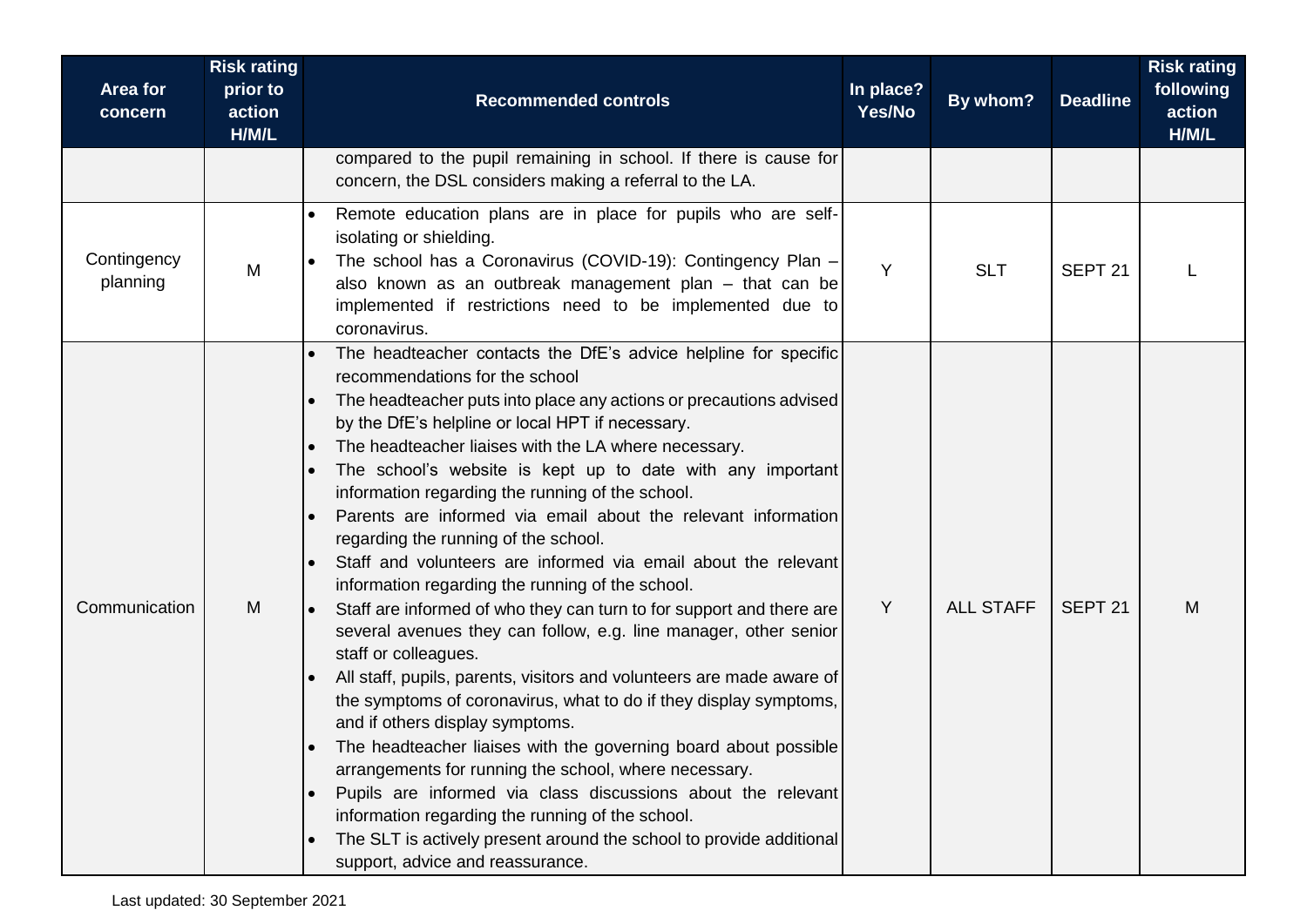| Area for<br>concern    | <b>Risk rating</b><br>prior to<br>action<br>H/M/L | <b>Recommended controls</b>                                                                                                                                                                                                                                                                                                                                                                                                                                                                                                                                                                                                                                                                                                                                                                                                                                                                                                                                                                                                                                                                                                                                                                                                                                                                                                                                                                           | In place?<br>Yes/No | By whom?   | <b>Deadline</b>    | <b>Risk rating</b><br>following<br>action<br>H/M/L |
|------------------------|---------------------------------------------------|-------------------------------------------------------------------------------------------------------------------------------------------------------------------------------------------------------------------------------------------------------------------------------------------------------------------------------------------------------------------------------------------------------------------------------------------------------------------------------------------------------------------------------------------------------------------------------------------------------------------------------------------------------------------------------------------------------------------------------------------------------------------------------------------------------------------------------------------------------------------------------------------------------------------------------------------------------------------------------------------------------------------------------------------------------------------------------------------------------------------------------------------------------------------------------------------------------------------------------------------------------------------------------------------------------------------------------------------------------------------------------------------------------|---------------------|------------|--------------------|----------------------------------------------------|
|                        |                                                   | The SBM communicates with suppliers and contractors regarding<br>$\bullet$<br>the running of the school and reinstating or suspending the supply<br>of any required goods or services.<br>The headteacher informs staff, volunteers and the governing board<br>about the arrangements for how meetings are carried out.<br>A record is kept of all visitors and contractors that come to the<br>school site.                                                                                                                                                                                                                                                                                                                                                                                                                                                                                                                                                                                                                                                                                                                                                                                                                                                                                                                                                                                          |                     |            |                    |                                                    |
| Protective<br>measures | Н                                                 | Parents enter the school site via the vehicle gate to drop off their<br>child and leave via the main gate, utilising an outside one-way<br>system.<br>Visitors needing access to the school building are asked to<br>$\bullet$<br>undertake an LFD and complete a Covid form.<br>Young children are supervised when washing their hands and are<br>$\bullet$<br>taught how to do so effectively.<br>A good supply of disposable tissues is available throughout the<br>$\bullet$<br>premises and 'catch it, bin it, kill it' is encouraged through signage<br>and prompting.<br>Specific hygiene bins are utilised.<br>$\bullet$<br>An enhanced cleaning schedule is put in place.<br>$\bullet$<br>Surfaces, toys, books, doors, sinks, toilets and light switches are<br>cleaned more regularly, using disinfectant.<br>Clear procedures are put in place to ensure stringent cleaning<br>$\bullet$<br>processes are followed for food preparation areas and dining areas.<br>Minimal inside mixing of different classes.<br>$\bullet$<br>A one-way system for pupils is in place.<br>$\bullet$<br>Where assemblies are taking place, these are separated into key<br>stages and classes sit with a distance between them.<br>Good ventilation.<br>$\bullet$<br>Masks worn by adults in communal areas.<br>$\bullet$<br>CO2 monitors.<br>$\bullet$<br>Restrictions on large gatherings.<br>$\bullet$ | Y                   | <b>SLT</b> | SEPT <sub>21</sub> |                                                    |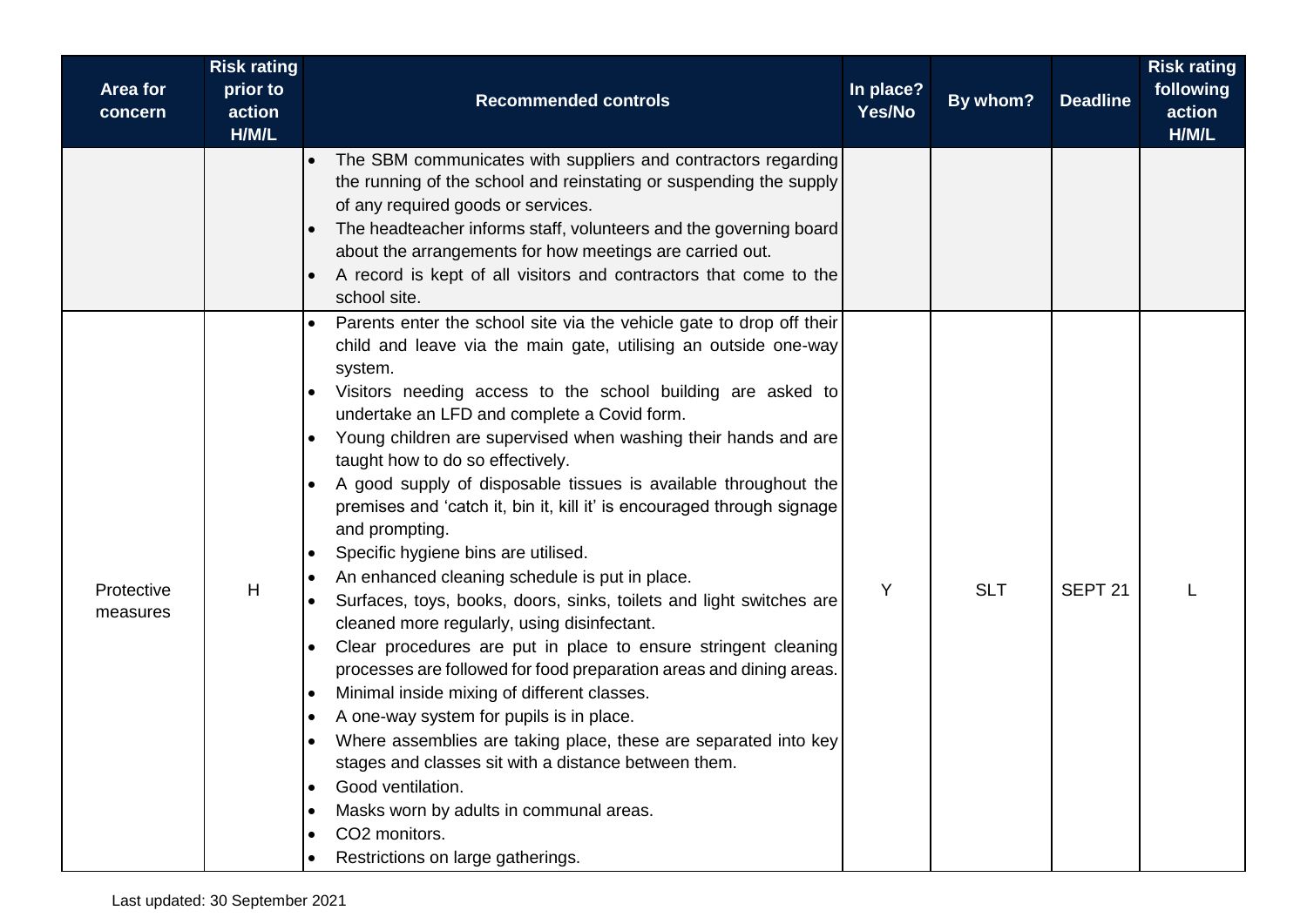| Area for<br>concern | <b>Risk rating</b><br>prior to<br>action<br>H/M/L | <b>Recommended controls</b>                                                                                                                                                                                                                                                                                                                                                                                                                                                                                                                                                                                                                                                                                                                                                                                                                                                                                                                                                                                                                                                                                                                                                                                                                                                                                                                                                                                                                                                                                                                                                                                                                                                                                      | In place?<br>Yes/No | By whom?         | <b>Deadline</b>    | <b>Risk rating</b><br>following<br>action<br>H/M/L |
|---------------------|---------------------------------------------------|------------------------------------------------------------------------------------------------------------------------------------------------------------------------------------------------------------------------------------------------------------------------------------------------------------------------------------------------------------------------------------------------------------------------------------------------------------------------------------------------------------------------------------------------------------------------------------------------------------------------------------------------------------------------------------------------------------------------------------------------------------------------------------------------------------------------------------------------------------------------------------------------------------------------------------------------------------------------------------------------------------------------------------------------------------------------------------------------------------------------------------------------------------------------------------------------------------------------------------------------------------------------------------------------------------------------------------------------------------------------------------------------------------------------------------------------------------------------------------------------------------------------------------------------------------------------------------------------------------------------------------------------------------------------------------------------------------------|---------------------|------------------|--------------------|----------------------------------------------------|
| Ventilation         | H                                                 | Particular consideration is given to ventilation when hosting events<br>where visitors such as parents are on site, e.g. school productions.<br>Staff and pupils are made aware that enhanced ventilation is in<br>place.<br>Where possible, the windows of occupied rooms are open. In cold<br>weather, where this causes issues with thermal comfort, the<br>following mitigations are put in place where possible:<br>Classrooms are rearranged to minimise the discomfort<br>caused by draughts from open windows, e.g. by moving<br>desks and chairs<br>High level windows are opened in preference to low level<br>windows, to reduce draughts<br>Ventilation is increased while the space is unoccupied, e.g.<br>during break- and lunchtimes<br>The relevant staff adjust any thermostats to heat internal spaces<br>and water, ensuring a suitable stable temperature is maintained.<br>Where heating has been switched off or energy supplies for heating<br>have been isolated, a suitably trained individual switches them back<br>on, as required.<br>The school uses $CO2$ monitors provided by the DfE to help assess<br>how well-ventilated spaces in the school are, and find a good<br>balance of ventilation and thermal comfort.<br>To avoid inaccurate readings, $CO2$ monitors will be placed:<br>At head height when seated.<br>Away from ventilation outlets, such as grilles or windows.<br>At least 0.5 metres away from occupants of the space being<br>monitored.<br>The school will maintain consistent $CO2$ monitor reading value of<br>800ppm or under.<br>Where the CO <sub>2</sub> monitor reading exceeds 800ppm, ventilation will<br>be increased in the necessary space(s). | Y                   | <b>ALL STAFF</b> | SEPT <sub>21</sub> |                                                    |